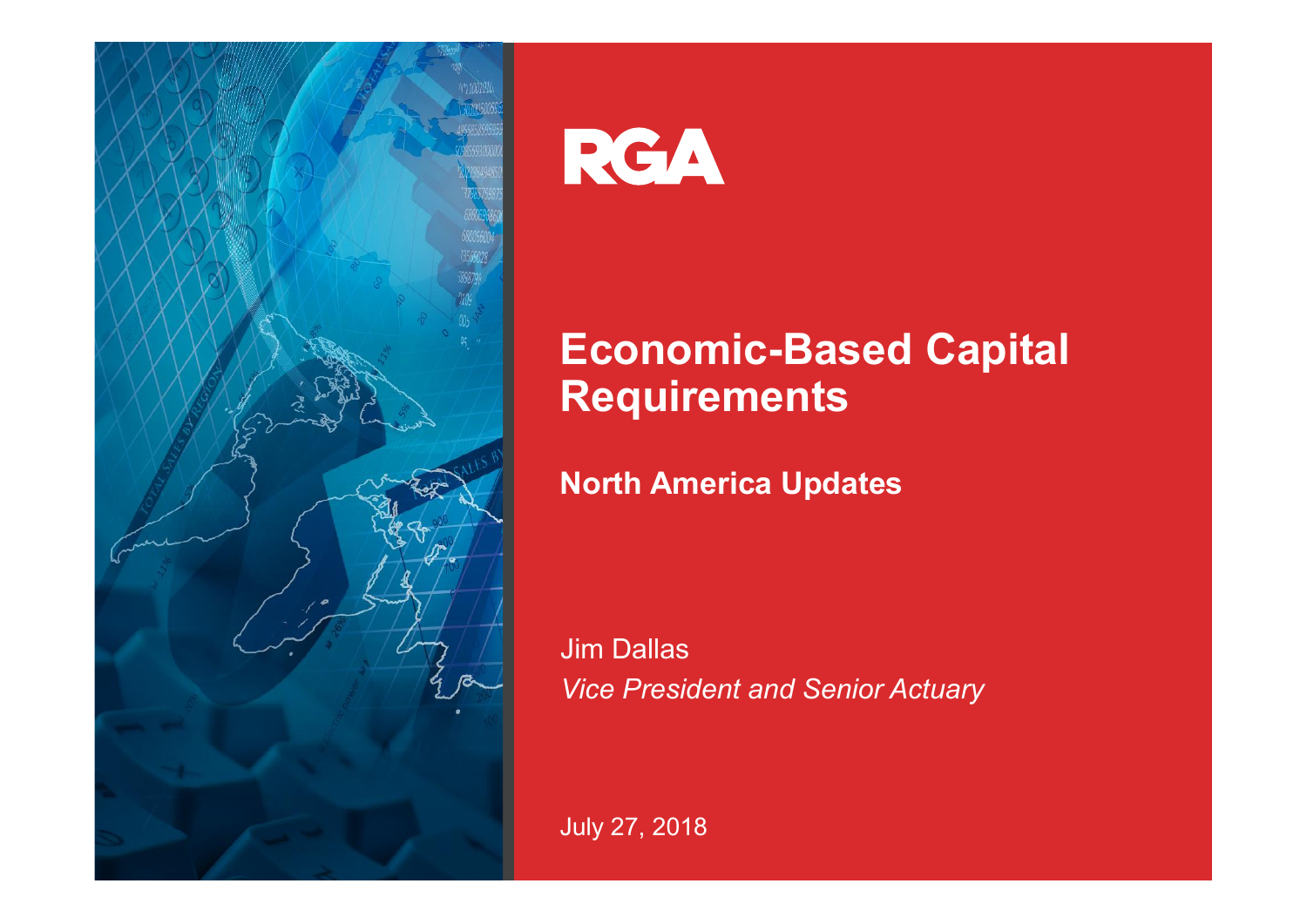

#### **Agenda**

- **US Reserving**
- US Risk-Based Capital
- **US ORSA**
- $\blacksquare$ Canada LICAT
- $\mathbf{r}$ Canada ORSA

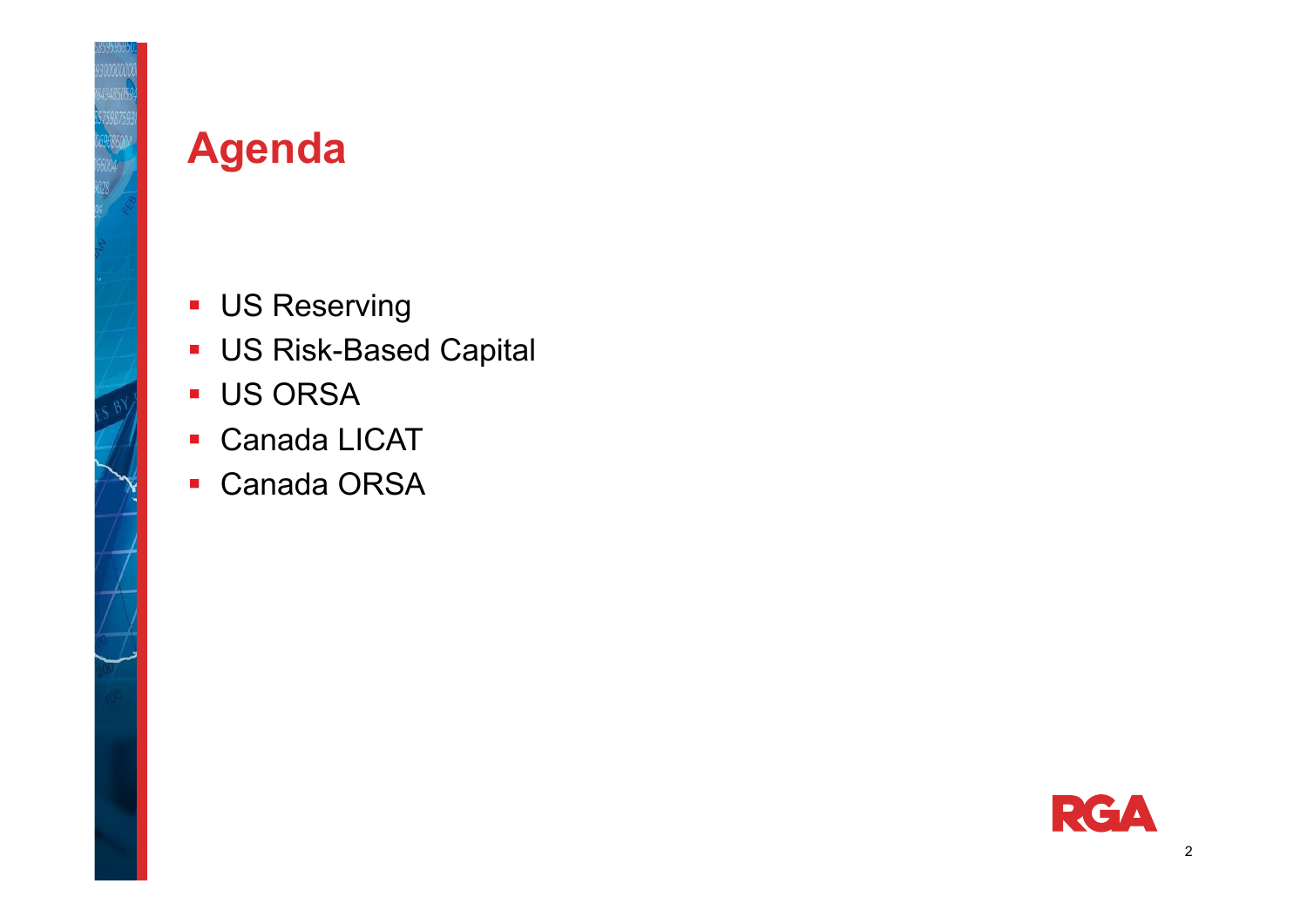

RGA

#### **US Reserving**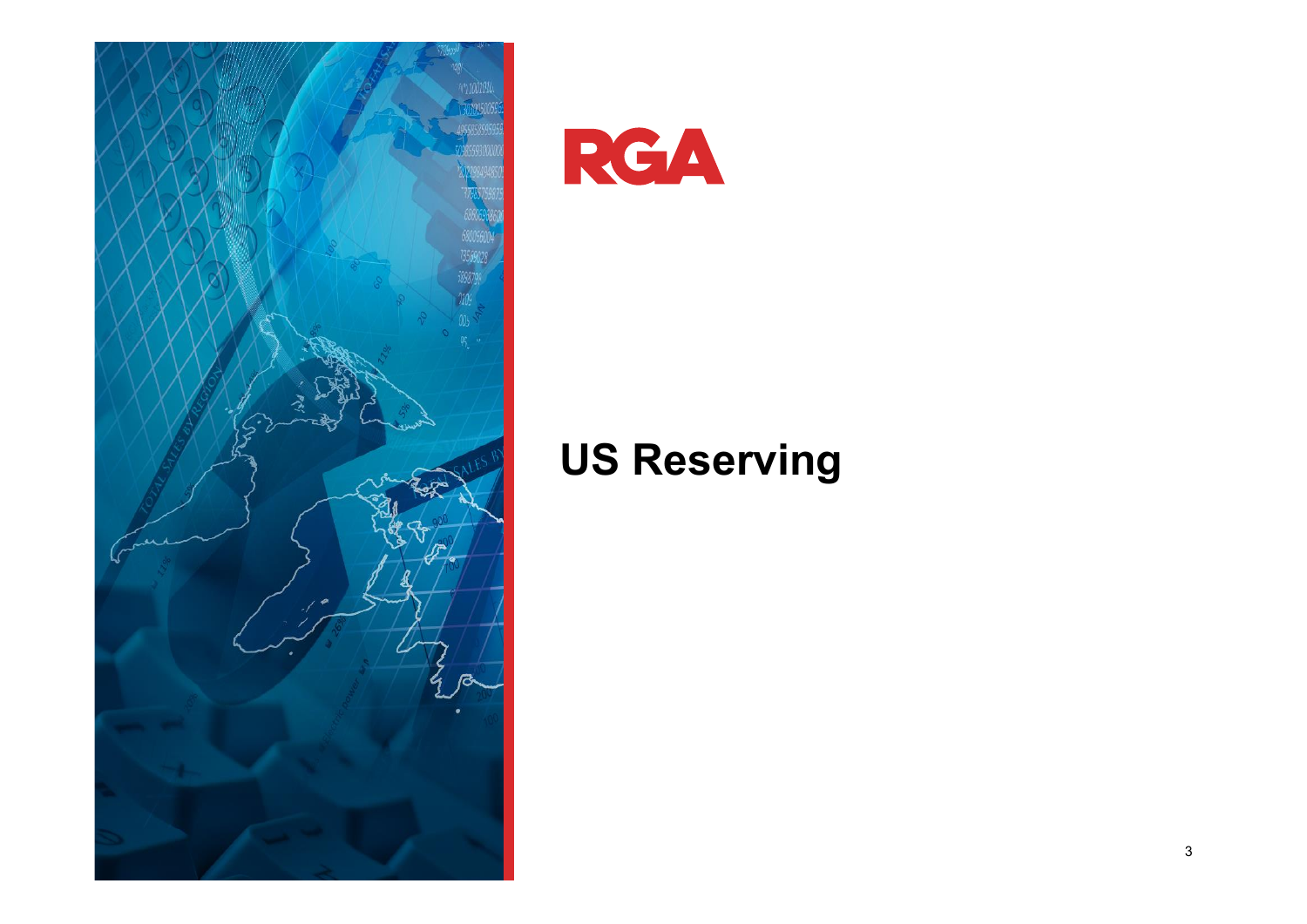# **US Principle-Based Reserving ("PBR") Overview**

- The NAIC's Valuation Manual (VM) enhances uniformity in principle-based approaches
- **The VM defines minimum reserve requirements for policies issued** after the operative date – new business only
- On January 1, 2017, VM-20, which is PBR for life products becomes effective
	- PBR already exists for variable annuities (VM-21), adopted as Actuarial Guideline 43. PBR is also effective for life companies with captives under AG48

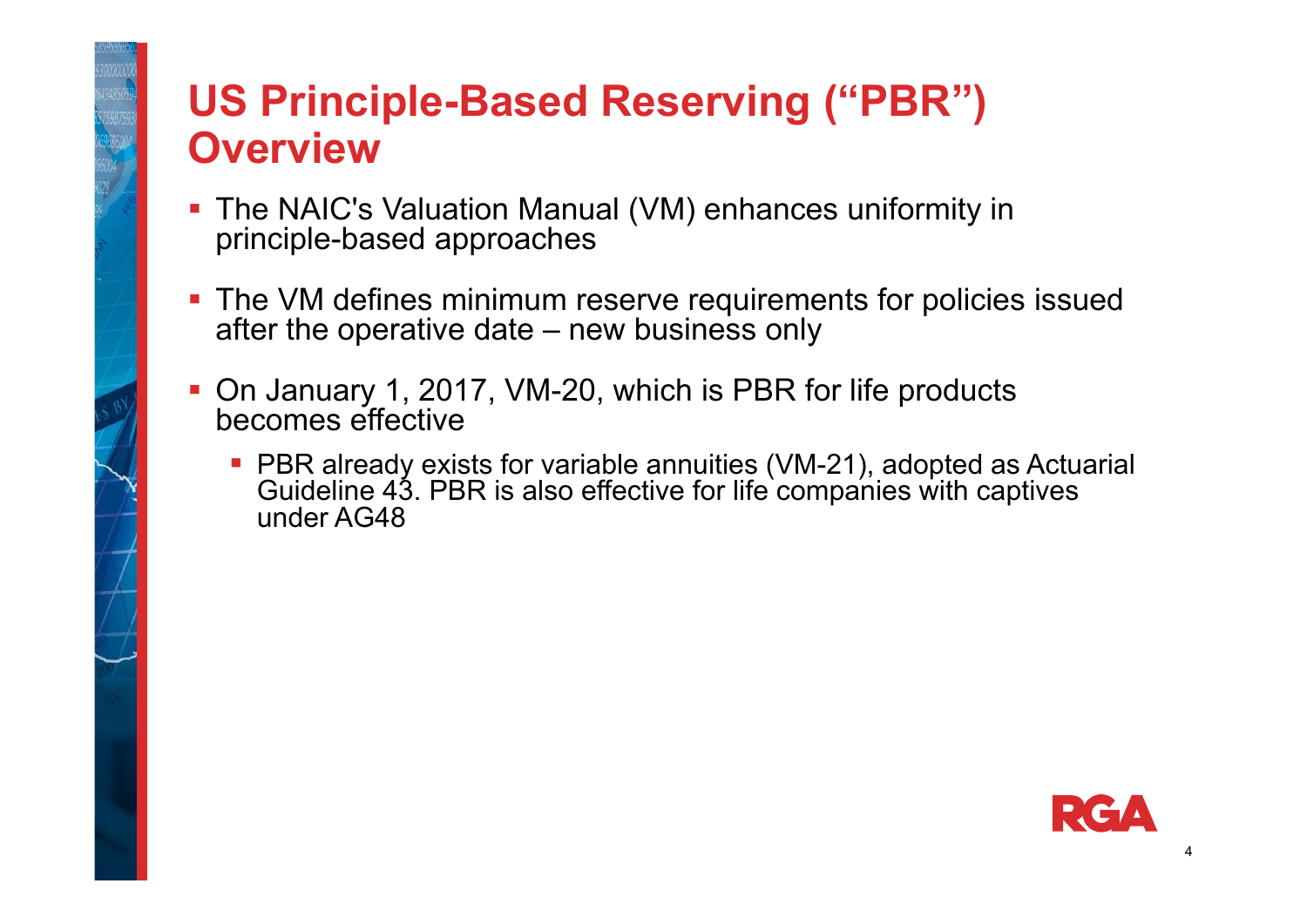## **Rules-based vs. principle-based approaches**

- **PBR maintains an element of rules-based approach in the NPR but** adds principle-based reserves in the form of a DR and a SR
- **Net Premium Reserve (NPR)** 
	- Formulaic seriatim calculation
	- Same assumptions and margins used for all companies
	- Locked in at issue date
	- Floored at net surrender value
- **Principle-based approach** 
	- Calculate a Deterministic Reserve (DR) and Stochastic Reserve (SR)
	- Model-based cash flow calculations for groups of similar policies
	- Reflective of specific product risks and guarantees assumptions and margins are reflective of company experience with margin for uncertainty
	- Assumptions can be unlocked to reflect changes in experience

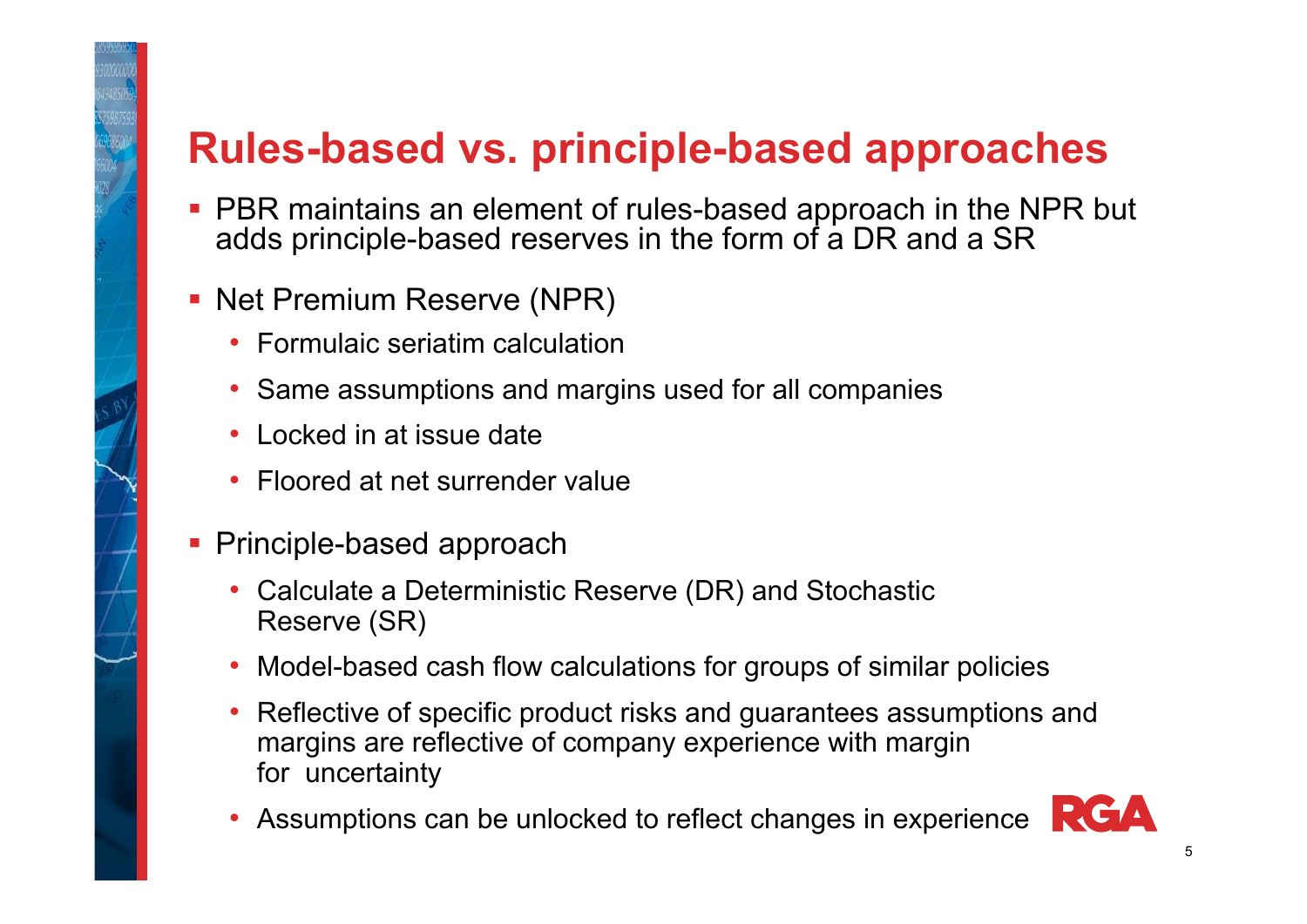

# **PBR**

- Quantify key reserve cash flows, including benefits, expenses and funding sources (e.g., premiums)
- Capture all benefits/guarantees and reflect associated quantifiable and material risks
- **Developed using a level of conservatism for unfavorable events** that have a reasonable probability of occurrence
- Utilize relevant and credible company experience, with margins that are consistent with the level of uncertainty in the block of business
- Consistent with a company's risk analysis, financial models and overall risk management procedures
- **Process is adaptive to changes in a company's risk profile**

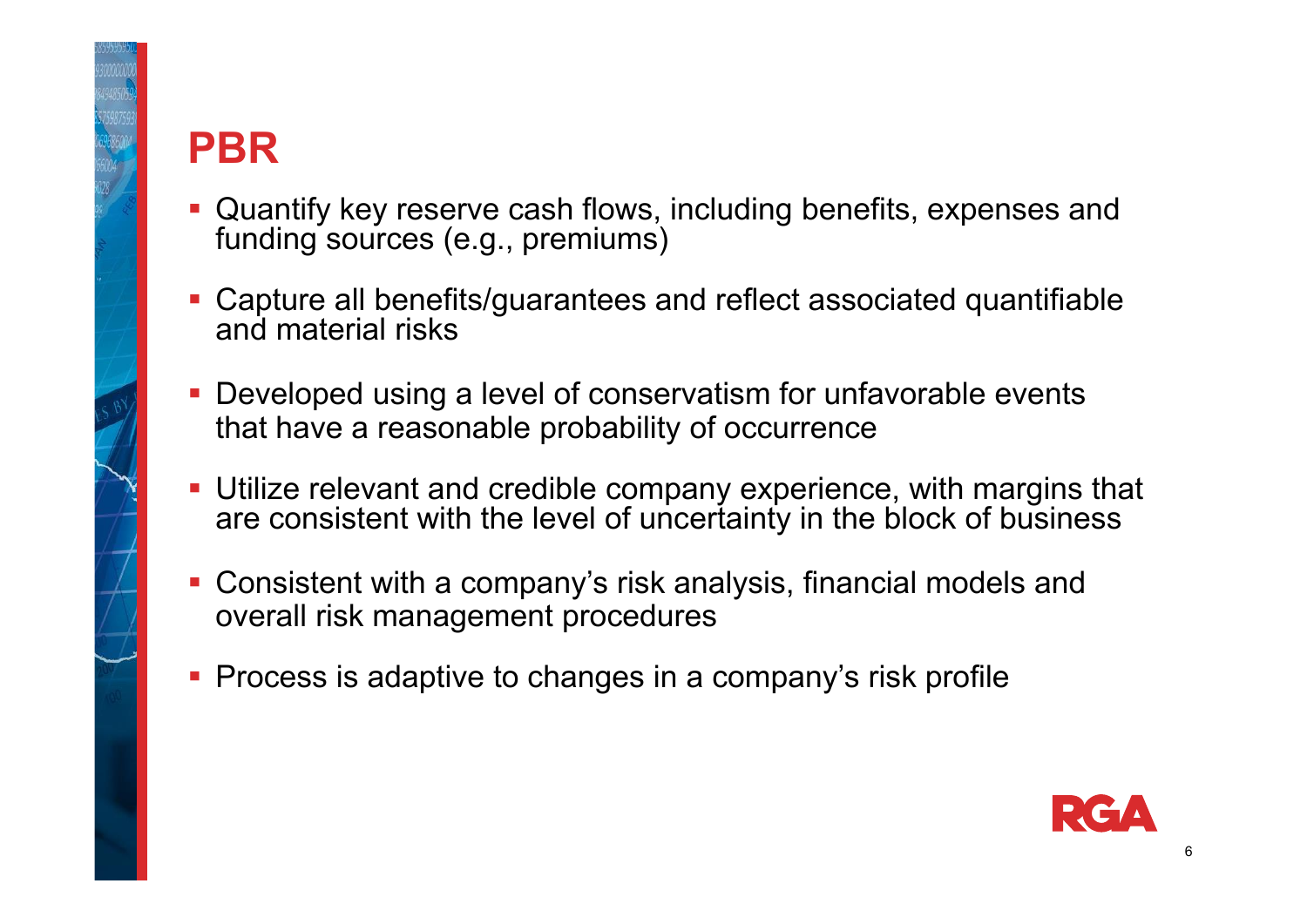

RGA

## **US Risk-Based Capital**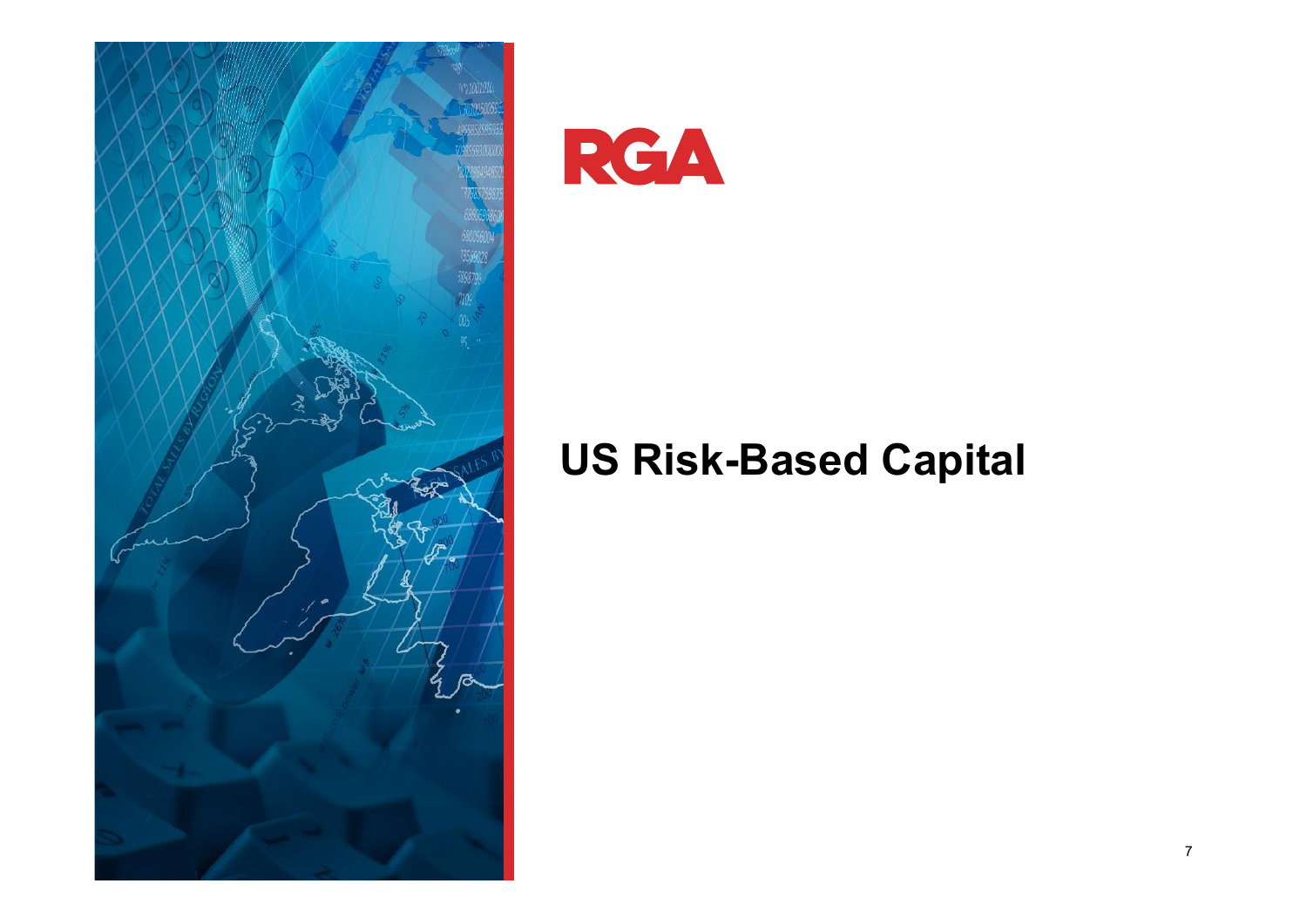# **US Risk-Based Capital ("RBC")**

- The National Association of Insurance Commissioners (NAIC) instituted the RBC system for insurance companies in 1993
- RBC focuses on the calculation of a regulatory minimum capital level for each insurer, based on that insurer's mix of assets, liabilities, and risk
- The RBC level of capital required is calculated by multiplying risk factors by annual statement values
- **Formulas continuously evolve** 
	- NAIC publishes newsletters and guidelines for the calculation of RBC
- **The RBC ratio is then the ratio of a company's actual surplus to the** RBC requirement

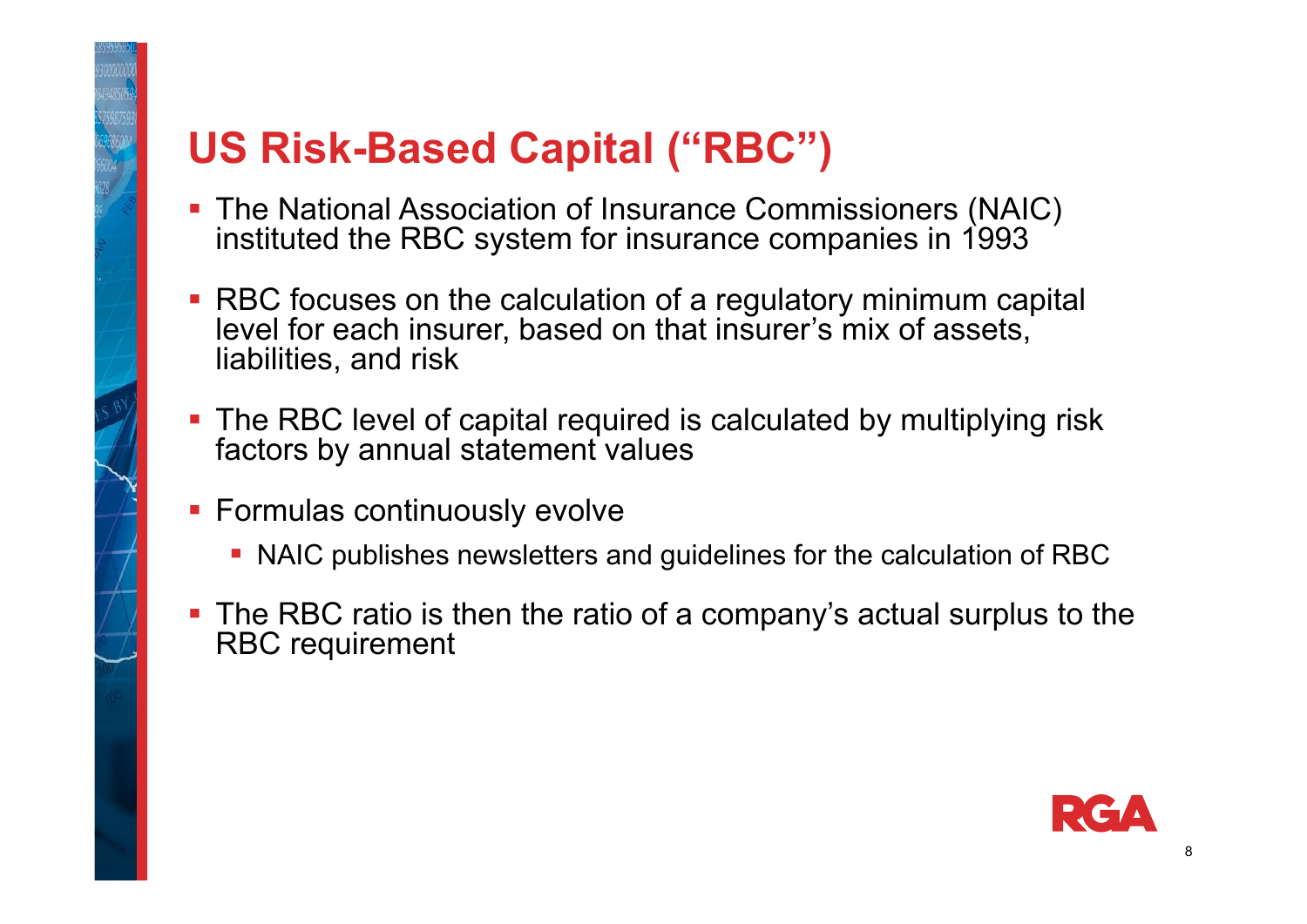# **US Risk-Based Capital ("RBC") (continued)**

- **Focus is on solvency of each legal entity, not on insurance groups**
- As the RBC ratio decreases below certain thresholds, a company is subject to increasingly stringent regulatory responses
- **The purpose** *is not* **to rank the relative strength of companies**
- **The US RBC approach is largely factor-driven** 
	- C3 Phases I and II are the exceptions

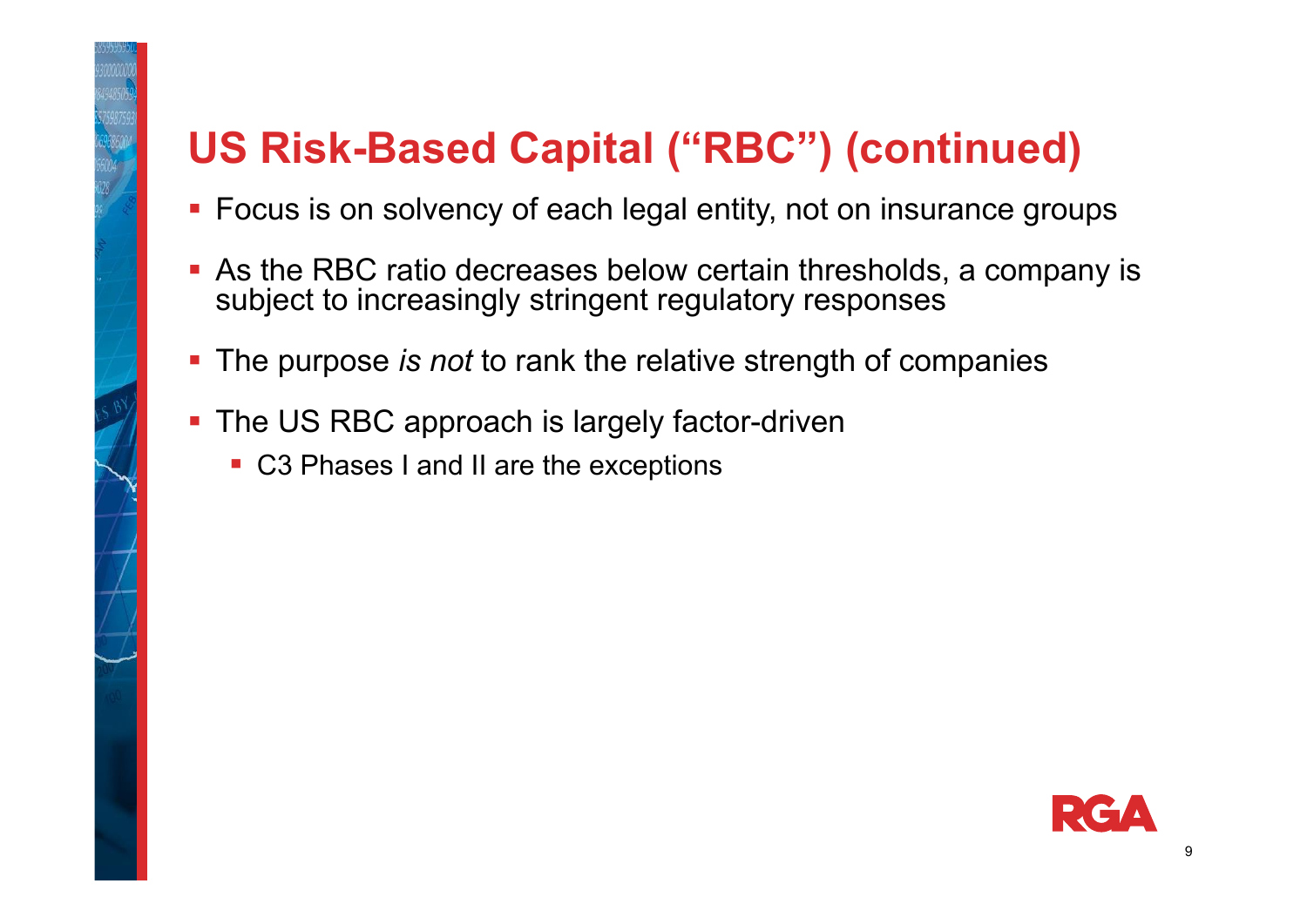

#### **Actuarial Guideline 43**

- The NAIC introduced Actuarial Guideline 43 (AG 43) in 2009, which applied to the vast majority of variable annuities, both in force and new business
- **AG 43 governs reserving requirements**
- AG 43 requires two methods of valuation and the final reserve is equal to the greater of the two:
	- **Standard Scenario Amount:** A single scenario following prescribed assumptions. The scenario itself is designed with a drop and recovery
	- **CTE (Conditional Tail Expectation) Amount:** A CTE 70 measure using realworld valuation principles

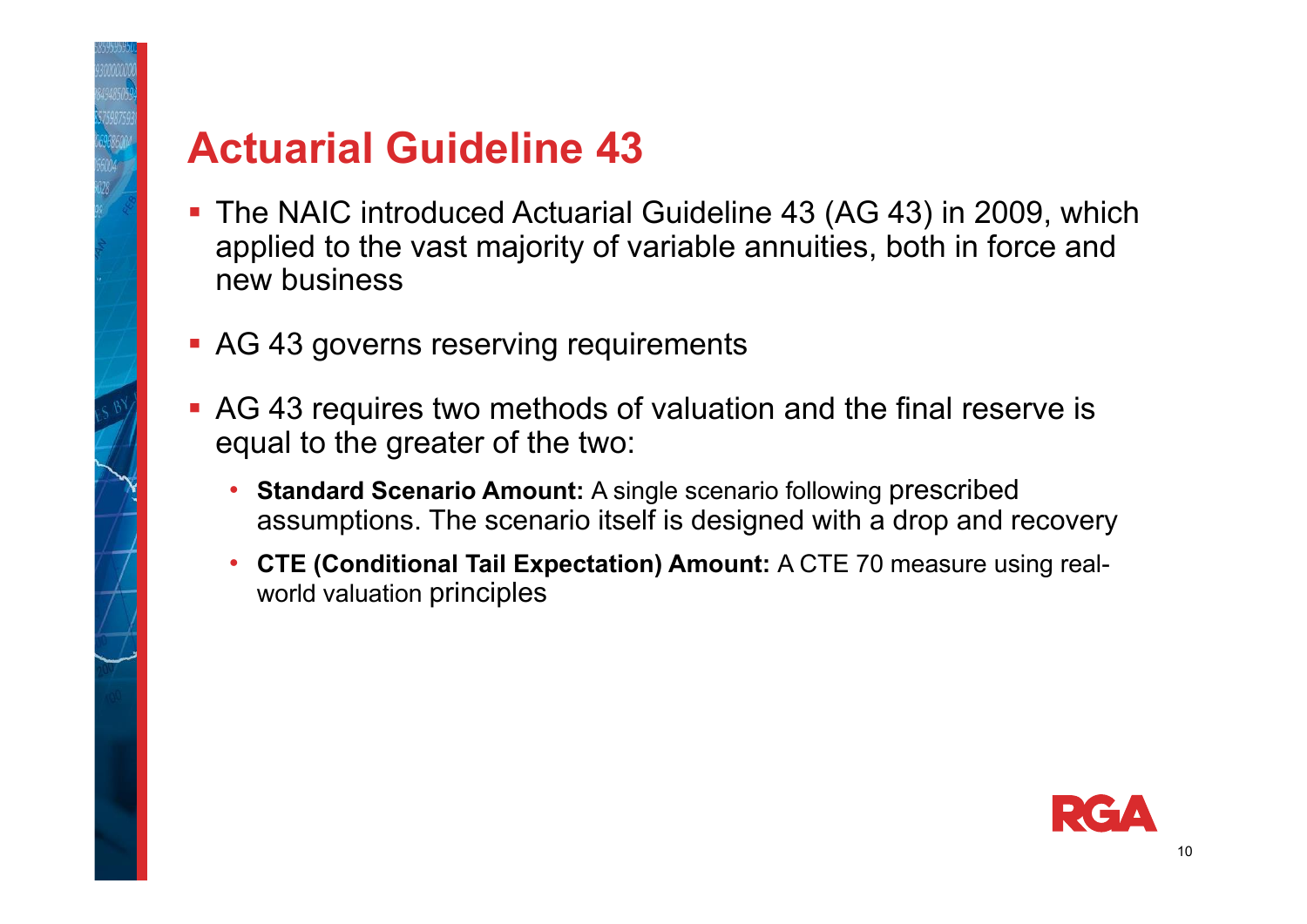

## **C3 Phase II**

- C3 Phase II is the principle-based capital requirement introduced at year-end 2005
- Defines a similar standard as Guideline 43 for NAIC RBC for variable annuity guarantees

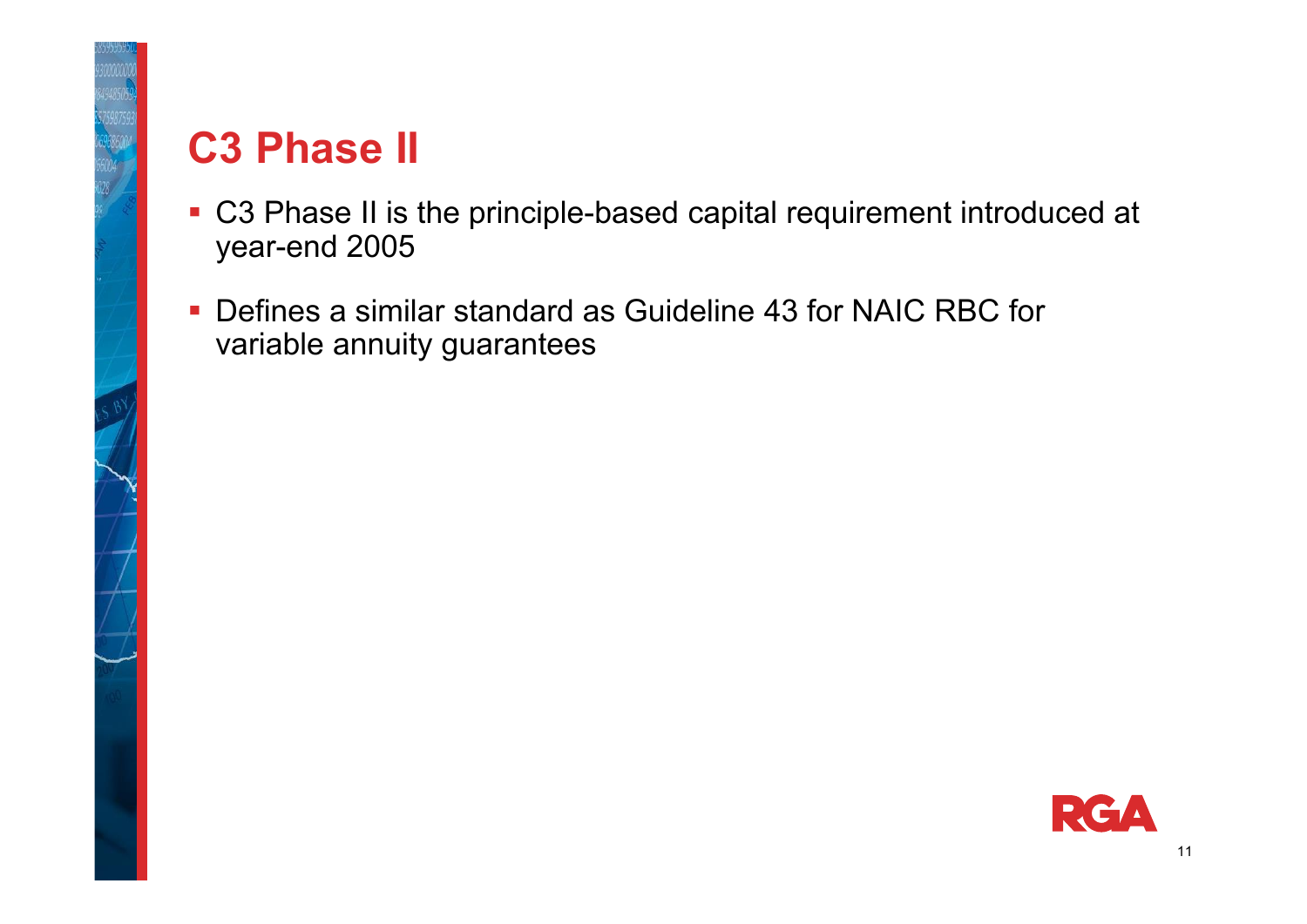# **AG43 and C3 Phase II Developments**

- Both AG 43 and C3 Phase II have provisions that affect reserves and capital requirements through the reflection of hedge activity within the reserve/capital calculations
- Most notably, they both allow for some reflection of current hedge positions as well as future hedge activity when the company follows a clearly defined hedging strategy
- **The reflection of hedge activity is limited, however** 
	- By an effectiveness factor in the CTE Amount and
	- By the requirement, in the Standard Scenario Amount, that hedges are all assumed to be liquidated within one year
- In addition, because the statutory reserve calculations incorporate realworld measurement concepts, they do not align with the market consistent valuation inherent in the fair values of hedge instruments

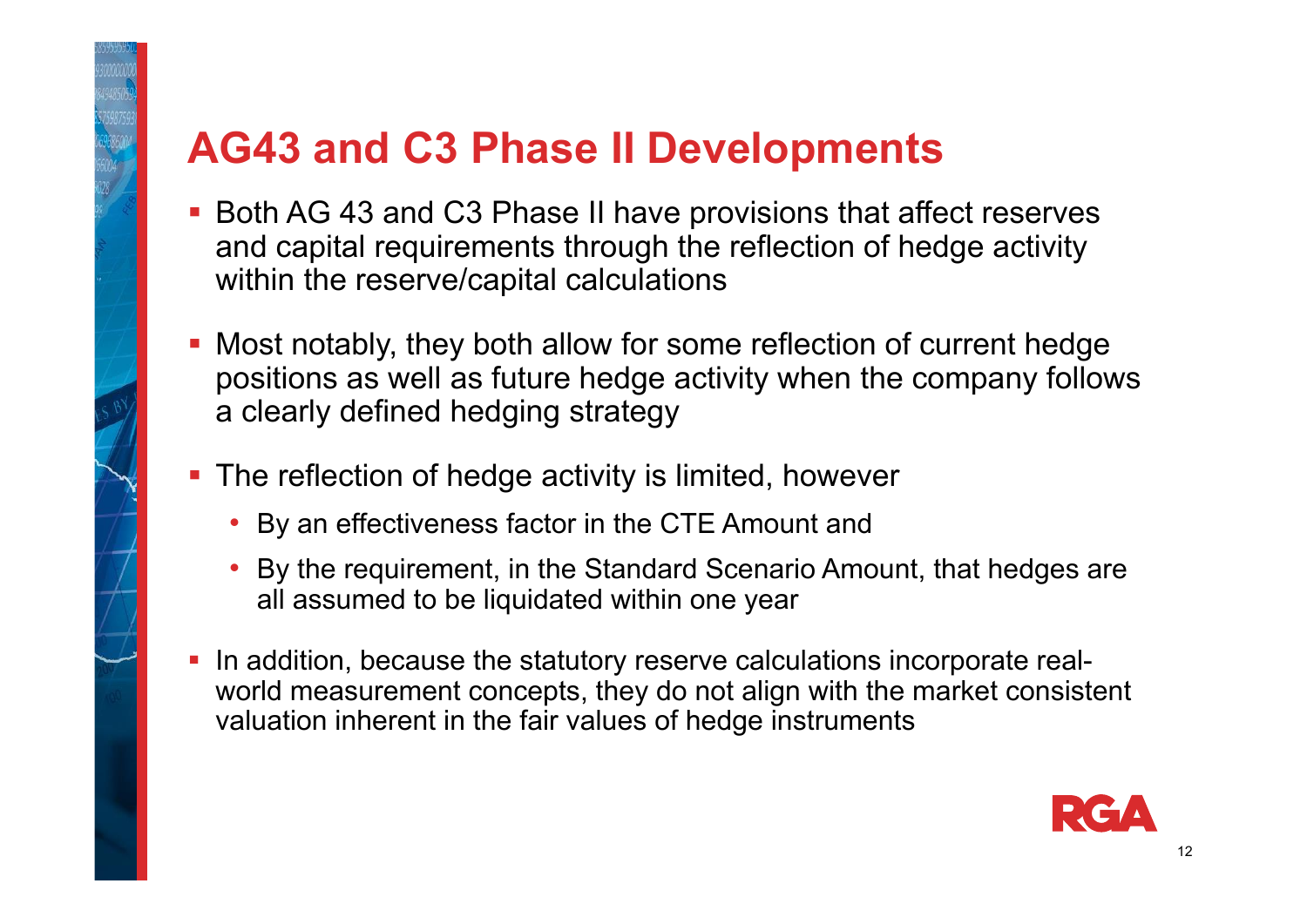#### **AG43 and C3 Phase II Developments**

- AG43 and C3 Phase II currently generate reserve/capital requirements with varying degrees of sensitivity to market risks
- For example, when the Standard Scenario Amount dominates the reserve is not sensitive to changes in market interest rates
- **This discourages companies from hedging interest rates as** hedging has the potential to erode statutory capital when market interest rates increase
- **The NAIC and industry have recently proposed a number of** changes to the methodology and are currently analyzing the implications
- **One specific proposal is contained in the NAIC exposure draft** "Issue Paper XX—Special Accounting Treatment for Limited Derivatives."

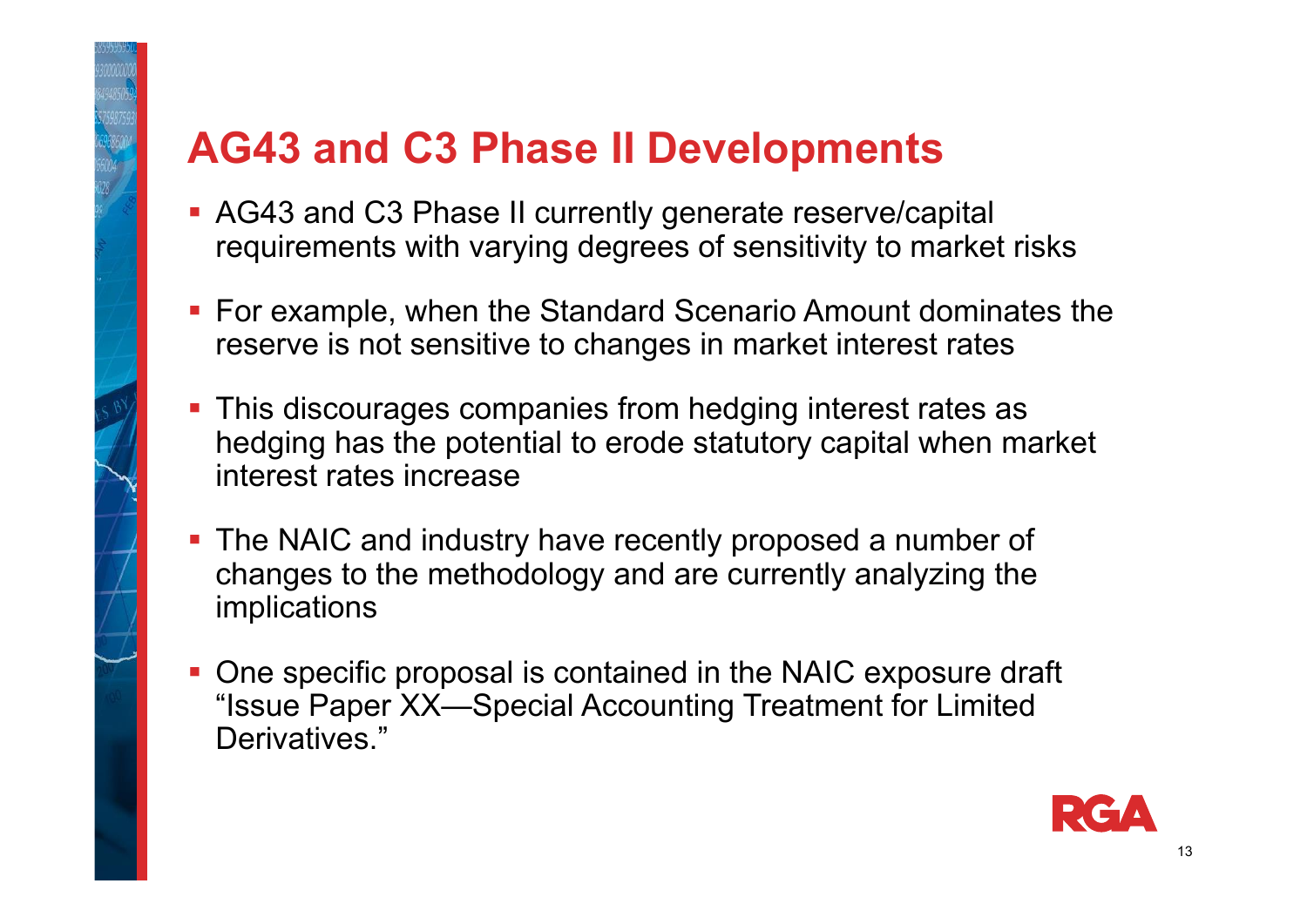

RGA

## **US ORSA**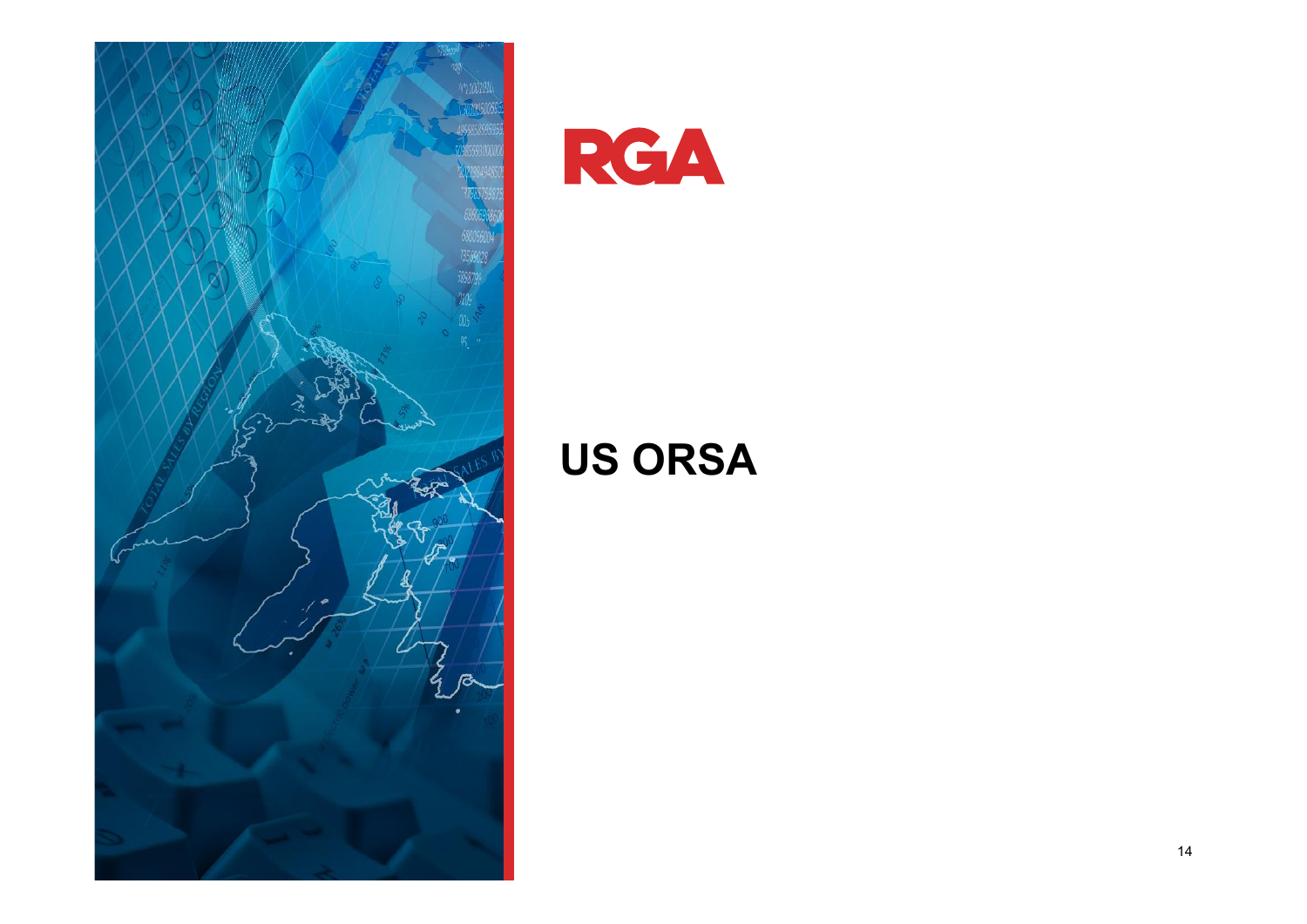# **US Own Risk and Solvency Assessment ("ORSA")**

- Many jurisdictions outside the US require companies to maintain an ORSA (EU, Bermuda, Canada)
- With the passage of the ORSA requirement, the US has formalized the process for insurance companies' managements to maintain a risk management program and framework within the organization
- NAIC defines the ORSA is "a confidential internal assessment…conducted by [an] insurer of the material and relevant risk associated with an insurer's current business plan and the sufficiency of capital resources to support those risks."
- The two primary goals of the ORSA, per the NAIC, are:
	- To foster an effective level of enterprise risk management at all insurers, through which each insurer identifies, assesses, monitors, prioritizes and reports on its material and relevant risks, using techniques that are appropriate to the nature, scale and complexity of the insurer's risks, in a manner that is adequate to support risk and capital decisions
	- To provide a group-level perspective on risk and capital, as a supplement to the existing legal entity view

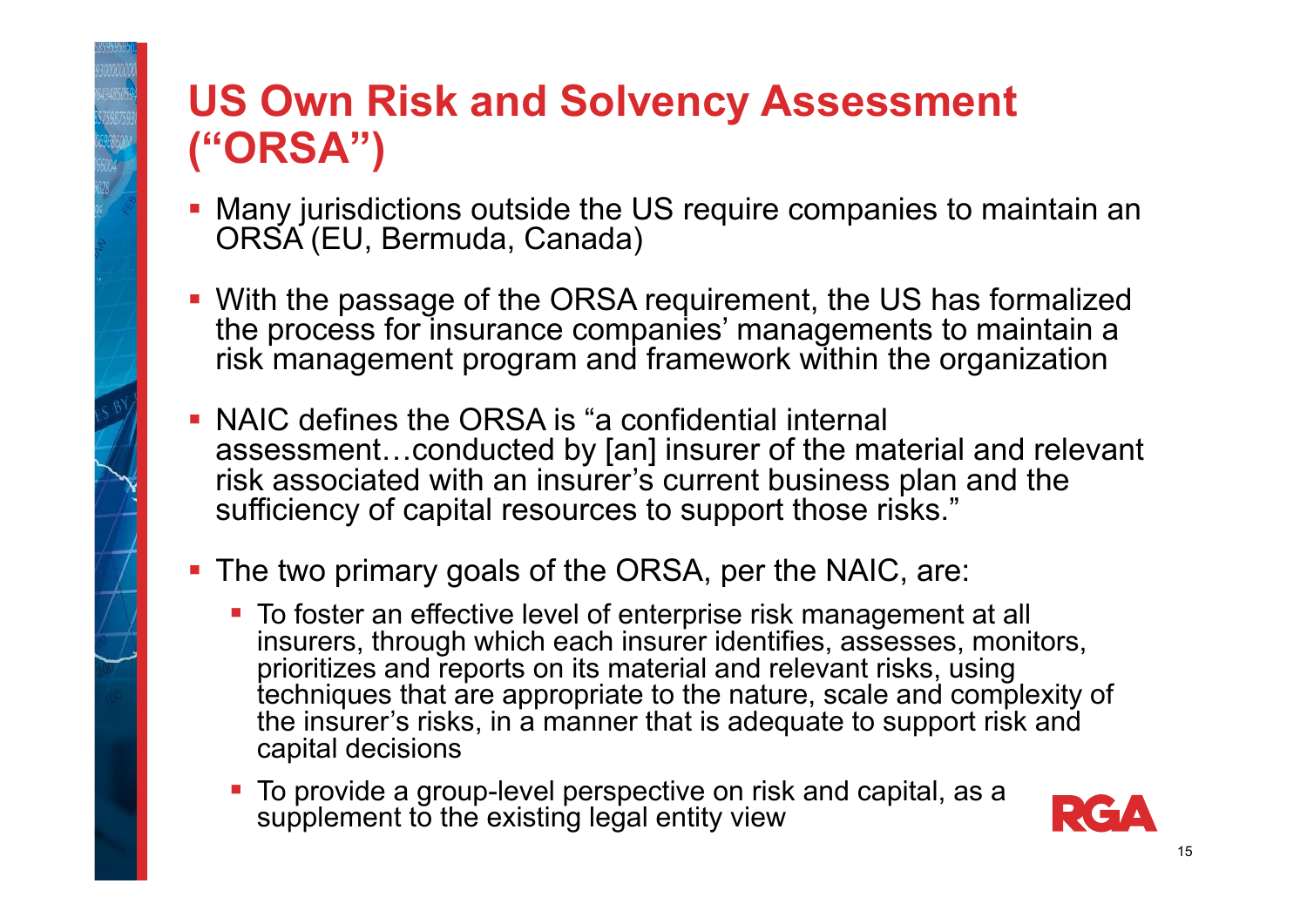# **High Level Requirements of the US ORSA**

- F Design, implement and conduct an ORSA process
- **Annually create a summary report that includes** 
	- **Description of the risk management framework**
	- **BEAS ASSESSMENT OF risk exposures**
	- **Group risk capital and prospective solvency assessment**
- **The third step above is the closest step to an economic-based** capital requirement in the US
- **First ORSA reports were in 2015**
- ORSA submissions have, and will continue to evolve and mature over time

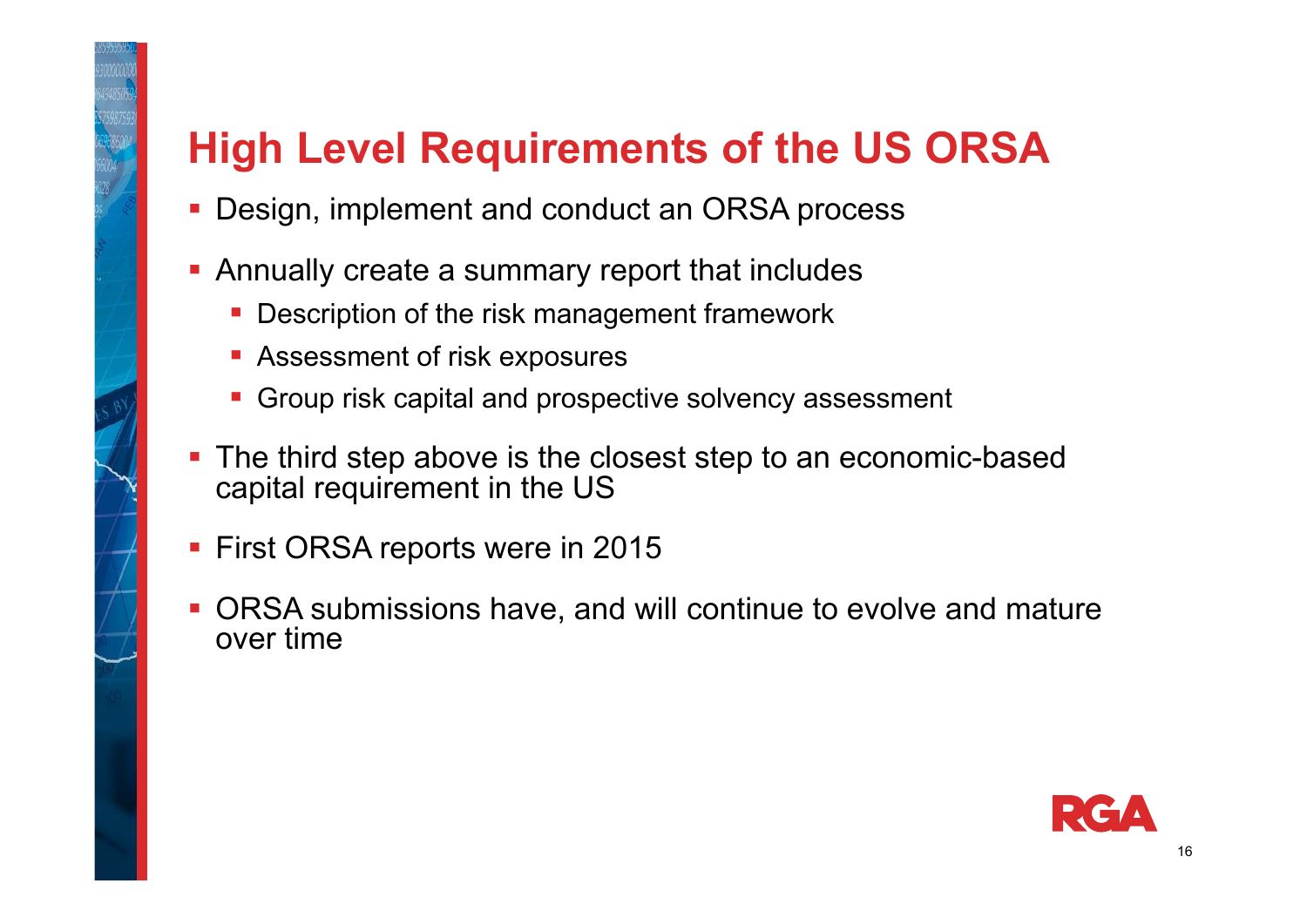## **Section 1: Description of ERM Framework**

- **Key components** 
	- **Risk culture and governance**
	- **Risk identification and prioritization**
	- **Risk appetites, tolerances, and limits**
	- Risk management and controls
	- **Risk reporting and communication**

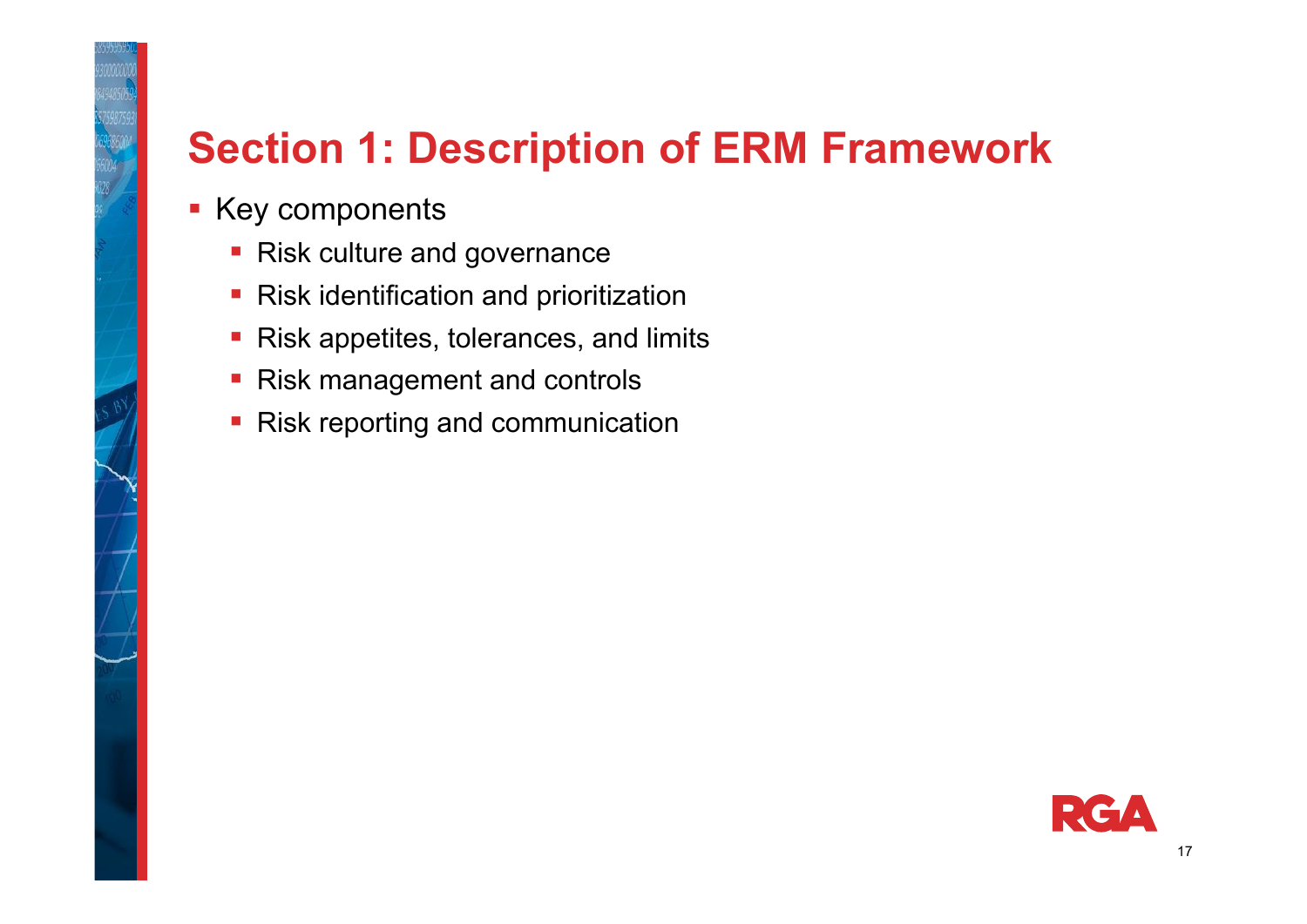## **Section 2: Assessment of Risk Exposures**

- Summary of the quantitative and qualitative assessments of risk exposure in both normal and stressed environments for each material risk in Section 1
- **Should consider a range of outcomes using risk assessment** techniques that are appropriate to the nature, scale, and complexity of the risks
- Such as
	- Credit
	- Market
	- **Liquidity**
	- **Underwriting**
	- **Operational**
- **The analysis should be conducted in a manner that is consistent** with the way the business is managed, e.g.
	- **Group, legal entity, or other basis**

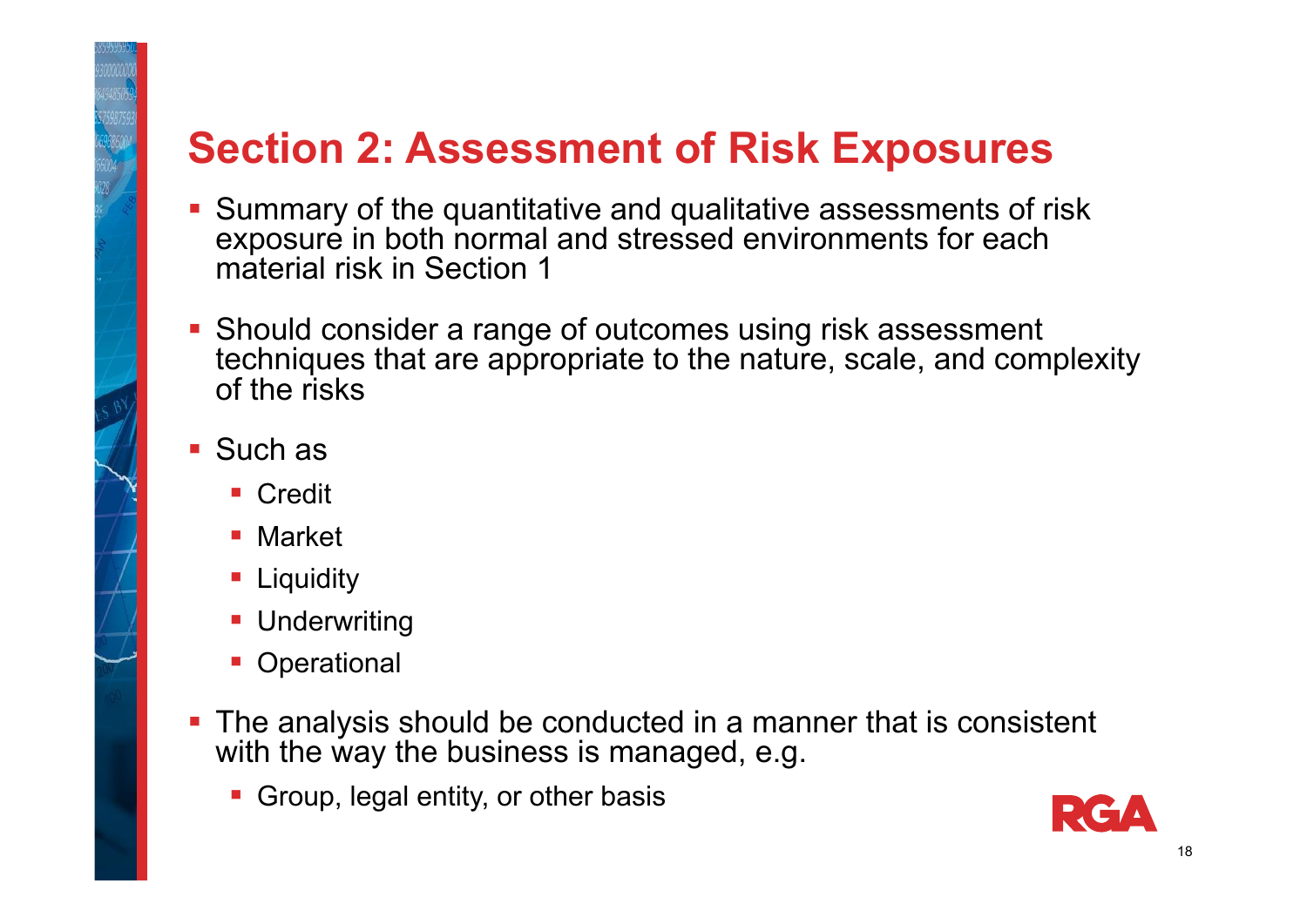# **Section 3: Group Assessment and Prospective Solvency Assessment**

- **Description of how the insurer combines the qualitative elements of** its risk management policy with the quantitative measures of risk exposure in determining the level of financial resources needed to manage over a long term business cycle
	- 1-5 years
- **Should be performed in a manner that encompasses the entire** group
- F Information is intended to assist the insurance commissioner in assessing the quality of an insurer's risk and capital management

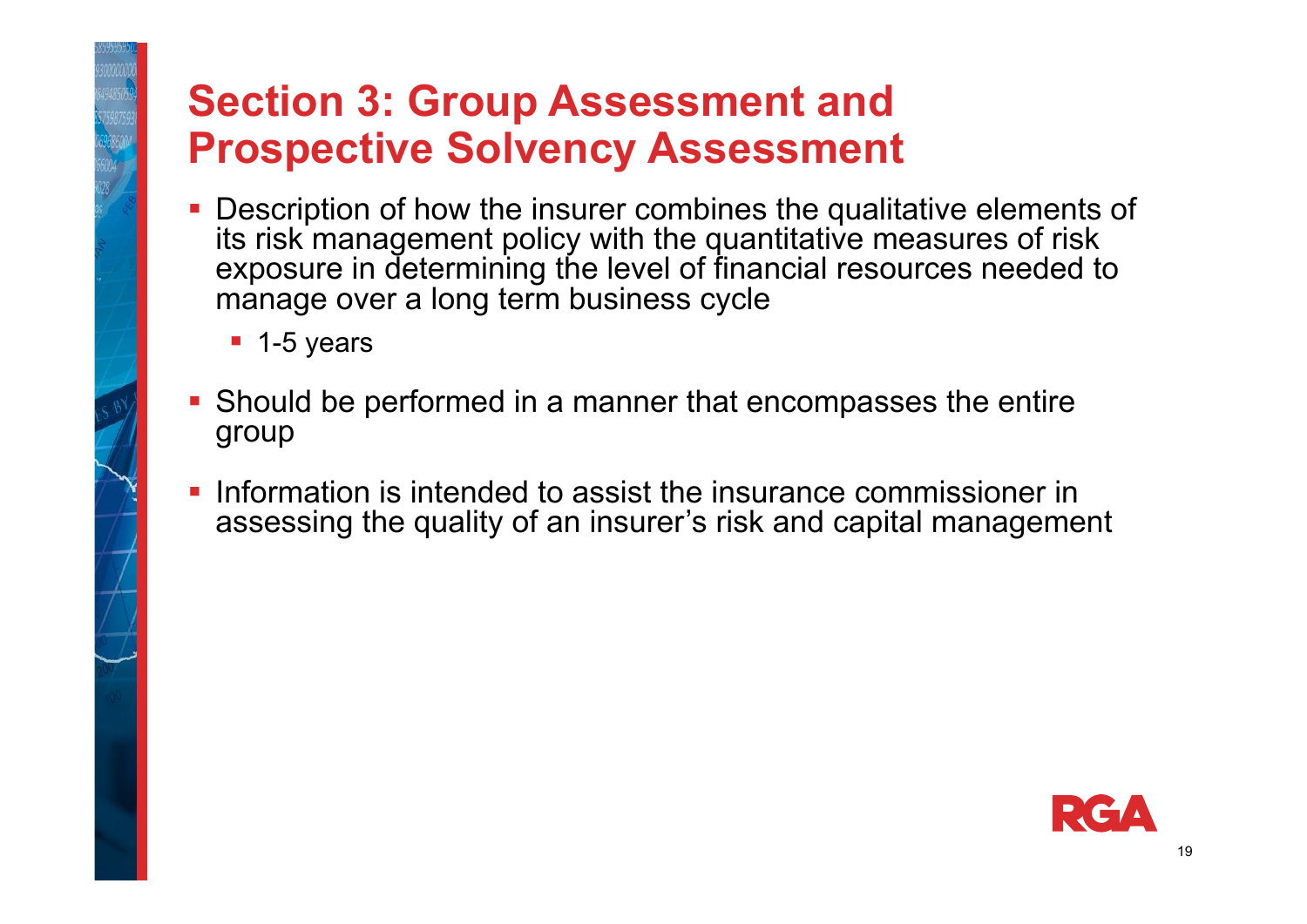# **Section 3A: Group Assessment of Risk Capital**

- Aggregate available capital is compared against the various risks that may adversely affect the enterprise
- Should consider how the group capital assessment is integrated into the insurer's:
	- **Management and decision-making culture**
	- **Evaluation of available capital**
	- **How risk capital is integrated into the capital-management activities**
- **Processes should assess through myriad metrics (e.g. rating** agency capital, internal measurements of capital, regulatory capital) and future forecasting periods
- Should include a comparative view from the prior year, including an explanation of changes

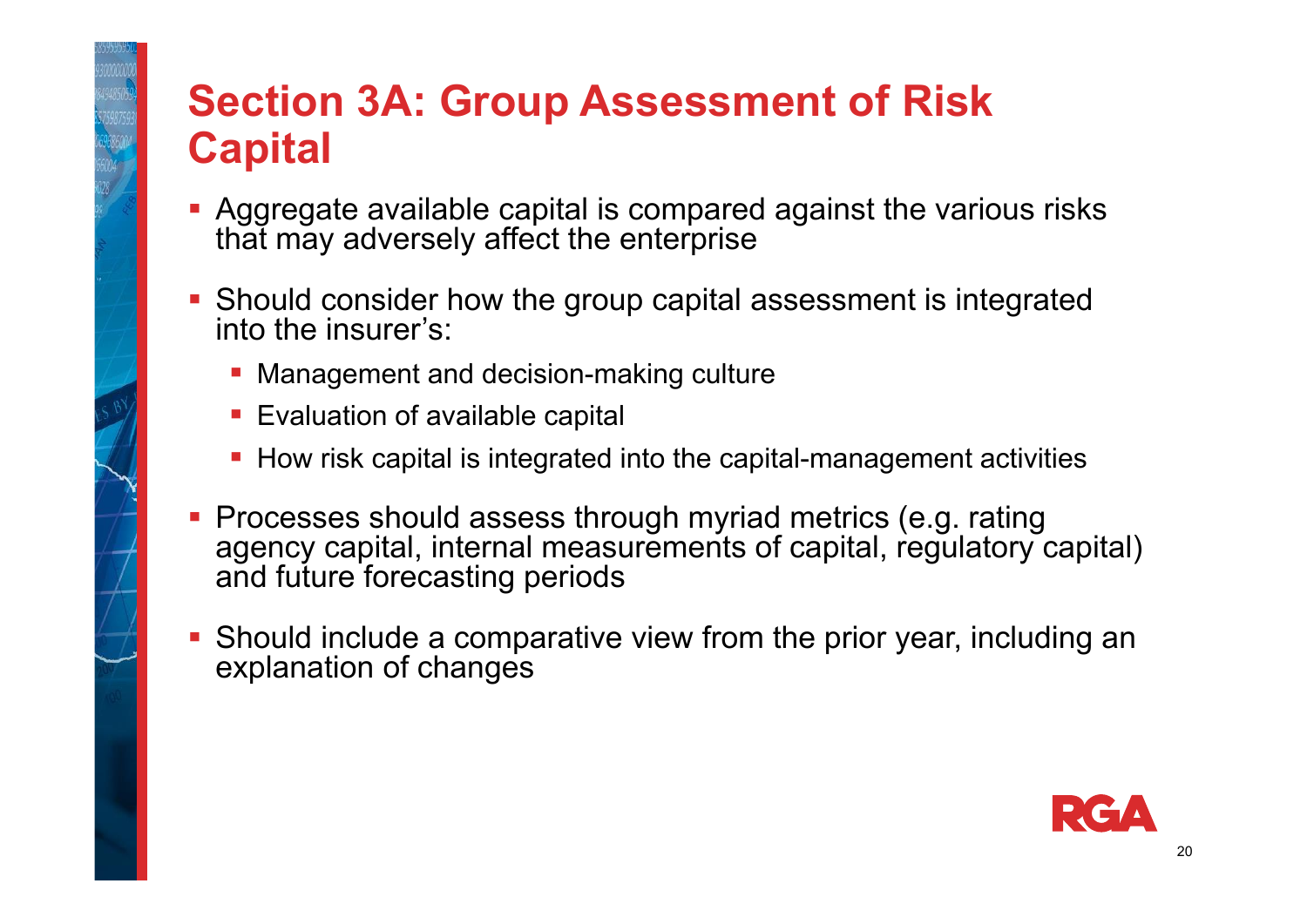# **Section 3B: Prospective Solvency Assessment**

- Capital assessment should tie closely to business planning
- Robust capital forecasting capabilities over the planning time horizon
- Should consider material and relevant changes identified by the insurer to the insurer's internal operations and external business environment
- **The assessment should demonstrate the insurer has financial** resources necessary to execute its multi-year business plan in accordance with its stated risk appetite
	- **If not, should describe the management actions it has taken (or will** take) to remedy any capital adequacy concerns

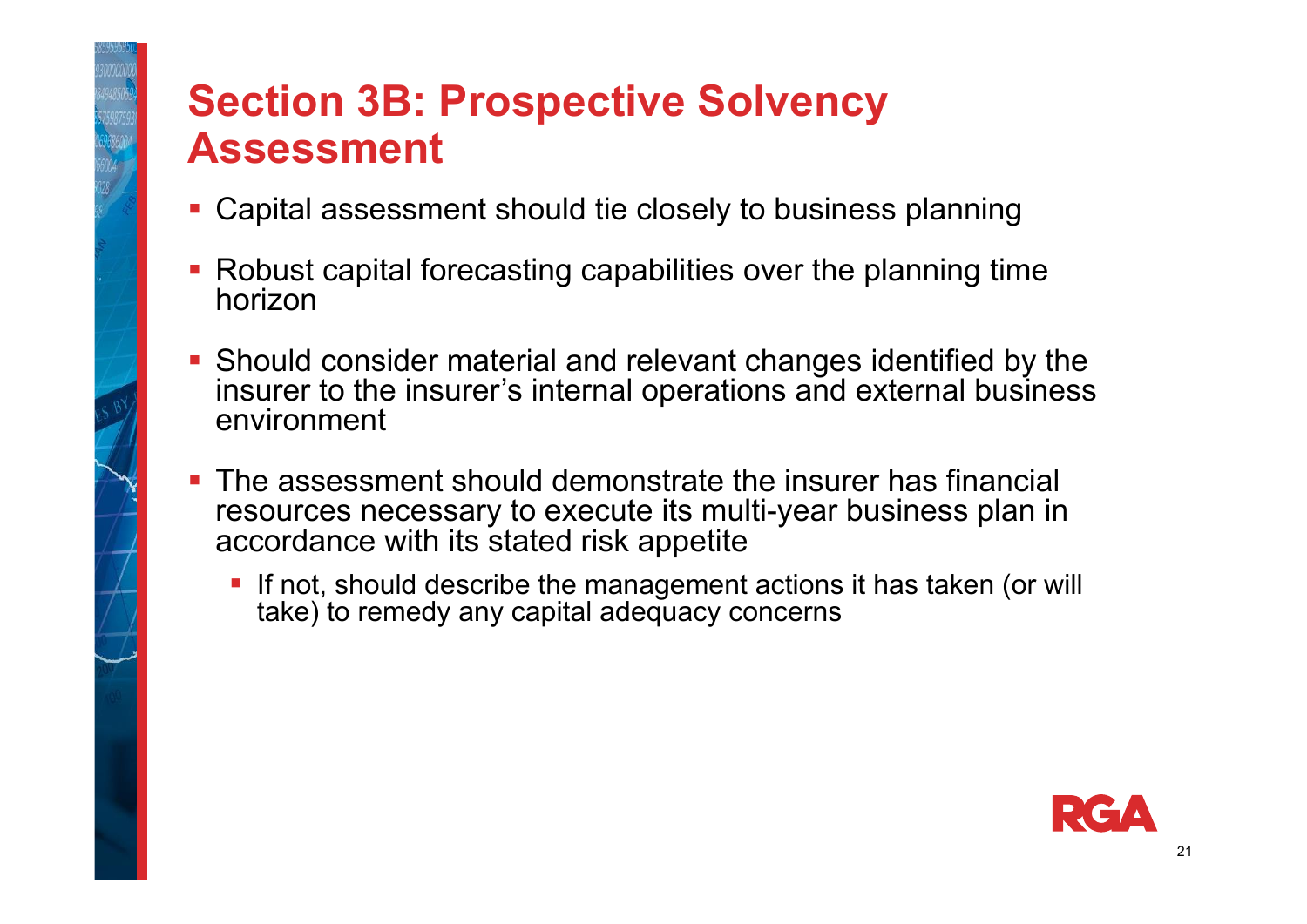

RGA

#### **Canada LICAT**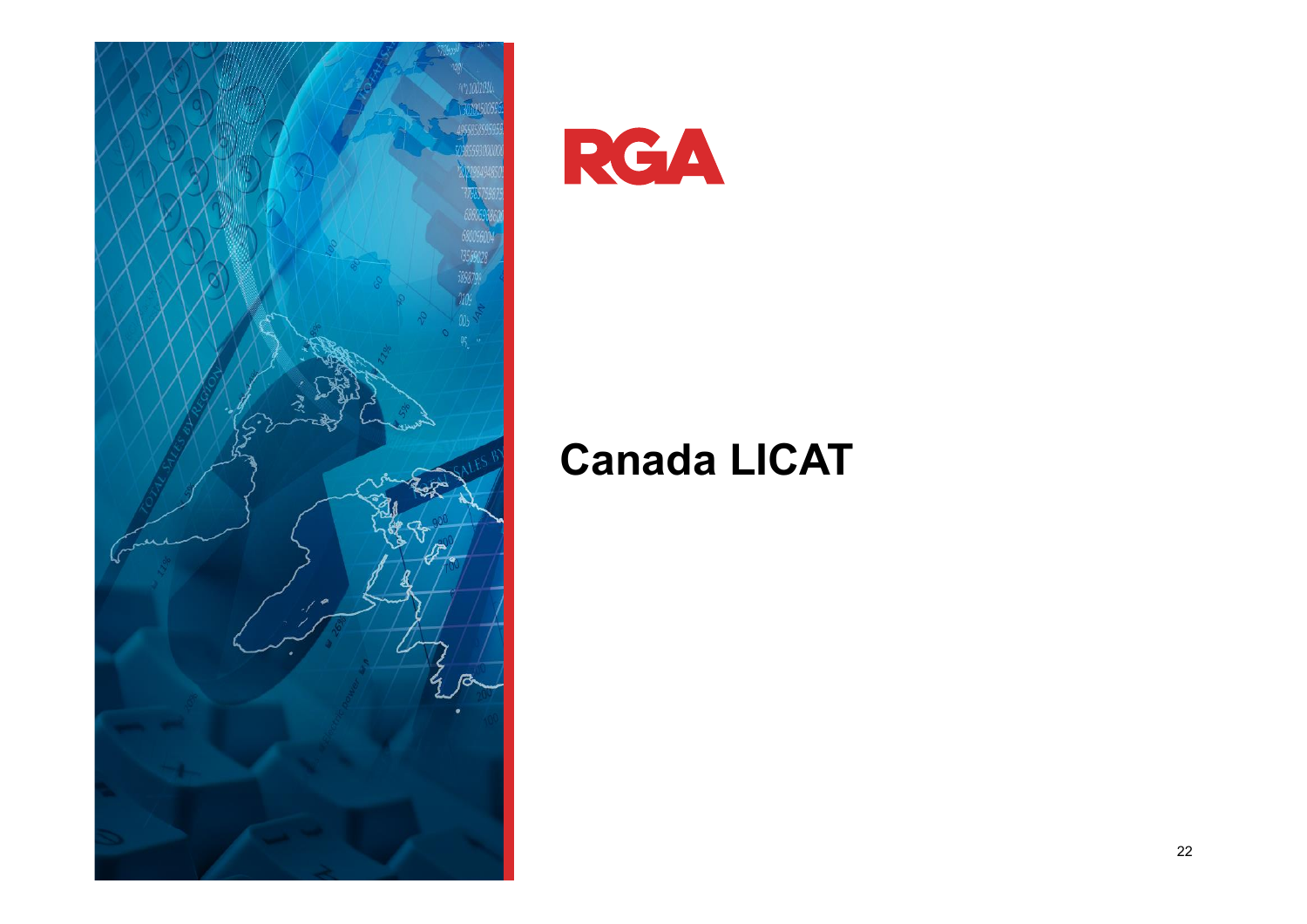# **Canada LICAT**

- LICAT ("Life Insurance Capital Adequacy Test") is the new capital framework effective in Canada since January 1, 2018
- **The new guideline is much more principles-based than its** predecessor, MCCSR ("Minimum Continuing Capital and Surplus Requirements")
- Whereas MCCSR was mostly factor based, and no concept of diversification between risks, LICAT defines a Total Asset Requirement based on different shocks, with different levels of diversification benefits
- Not exactly the same as Solvency II, but very similar in construct

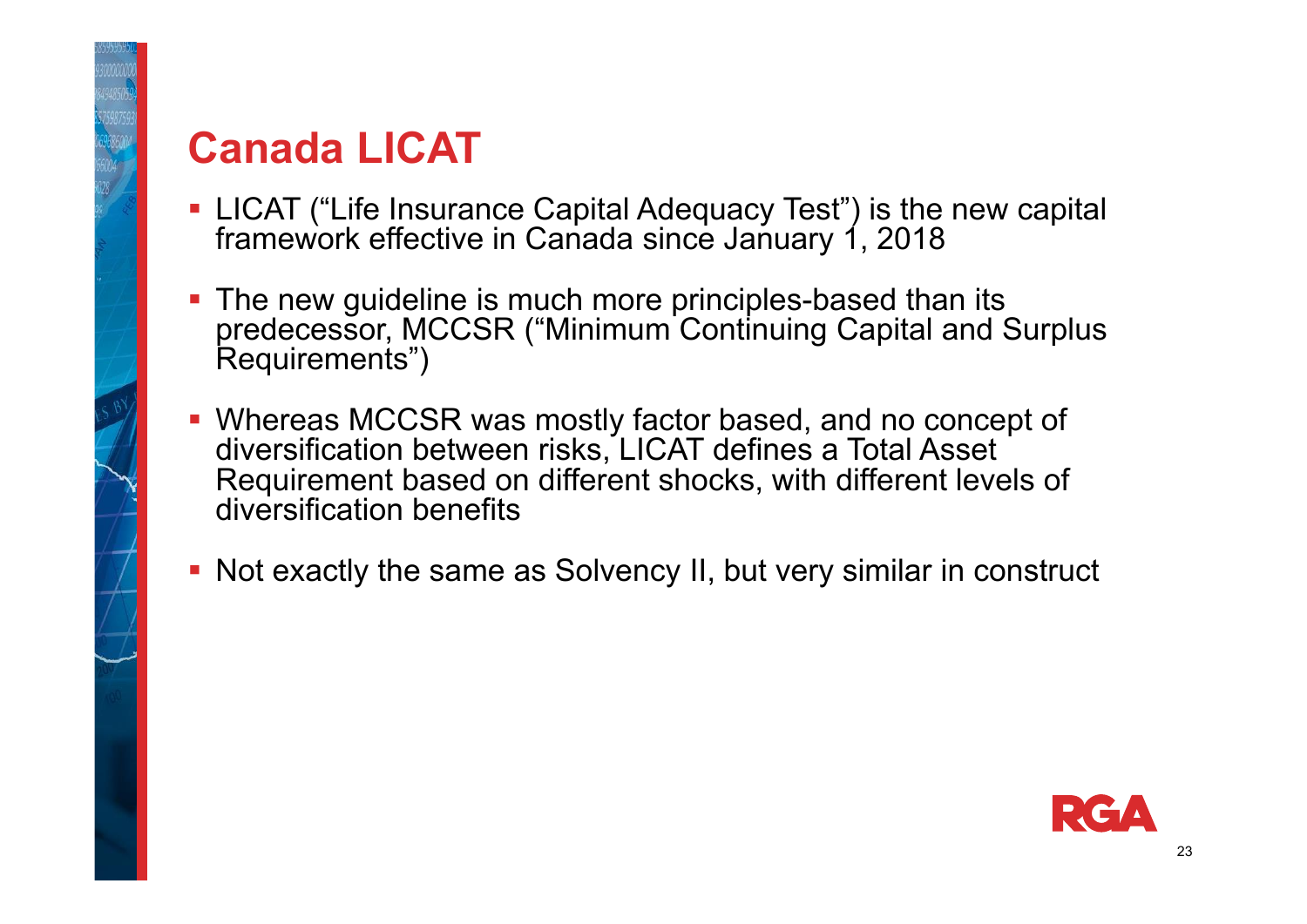

#### **Canada LICAT**

- Office of the Superintendent of Financial Institutions (OSFI) was satisfied with the overall amount of capital in the Canadian system and targeted a similar level with LICAT, however there were some winners and losers at the company level
- Generally less insurance risk capital in LICAT vs MCCSR and more market risk capital
- New requirement is operationally much more complex, requires more runs and longer run time, more reviews, documentation of assumptions, etc.

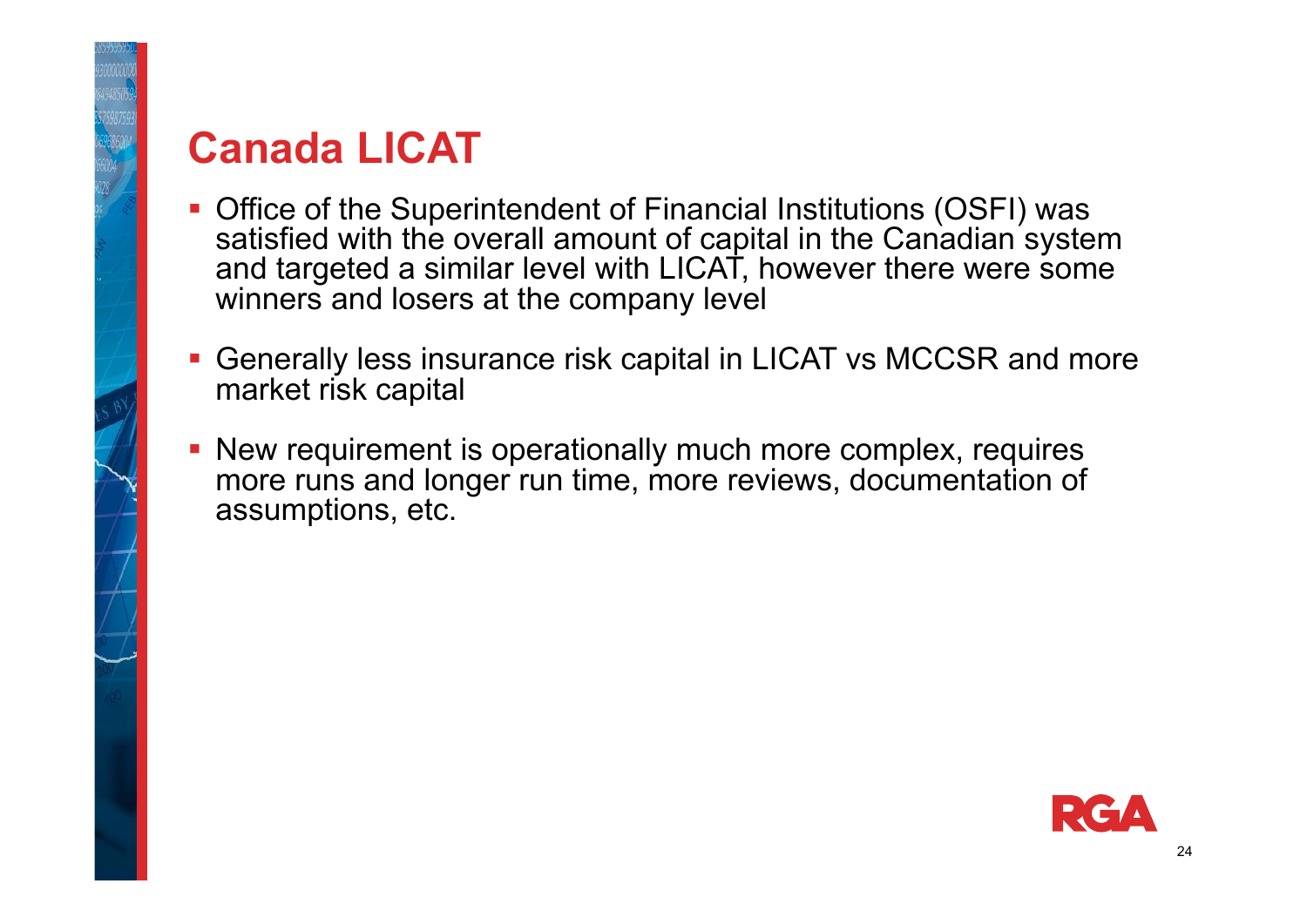

#### **LICAT**

#### **MCCSR**

- **Prescribes what needs to be held over** Statutory Reserves
- Capital calculated with some shocks but mostly factors
- No diversification
- The level of capital in the industry is appropriate according to OSFI
- Easy to allocate capital among business lines

#### **LICAT**

- **Prescribes what needs to be held over** Best Estimate Reserves, i.e. including Provisions for Adverse Deviations (PfADs)
- Capital calculated with some factors but mostly shocks
- $\blacksquare$ Several layers of diversification
- $\blacksquare$  Redistribution of capital requirements among companies and business lines
- $\blacksquare$ Marginal impact needs to be considered

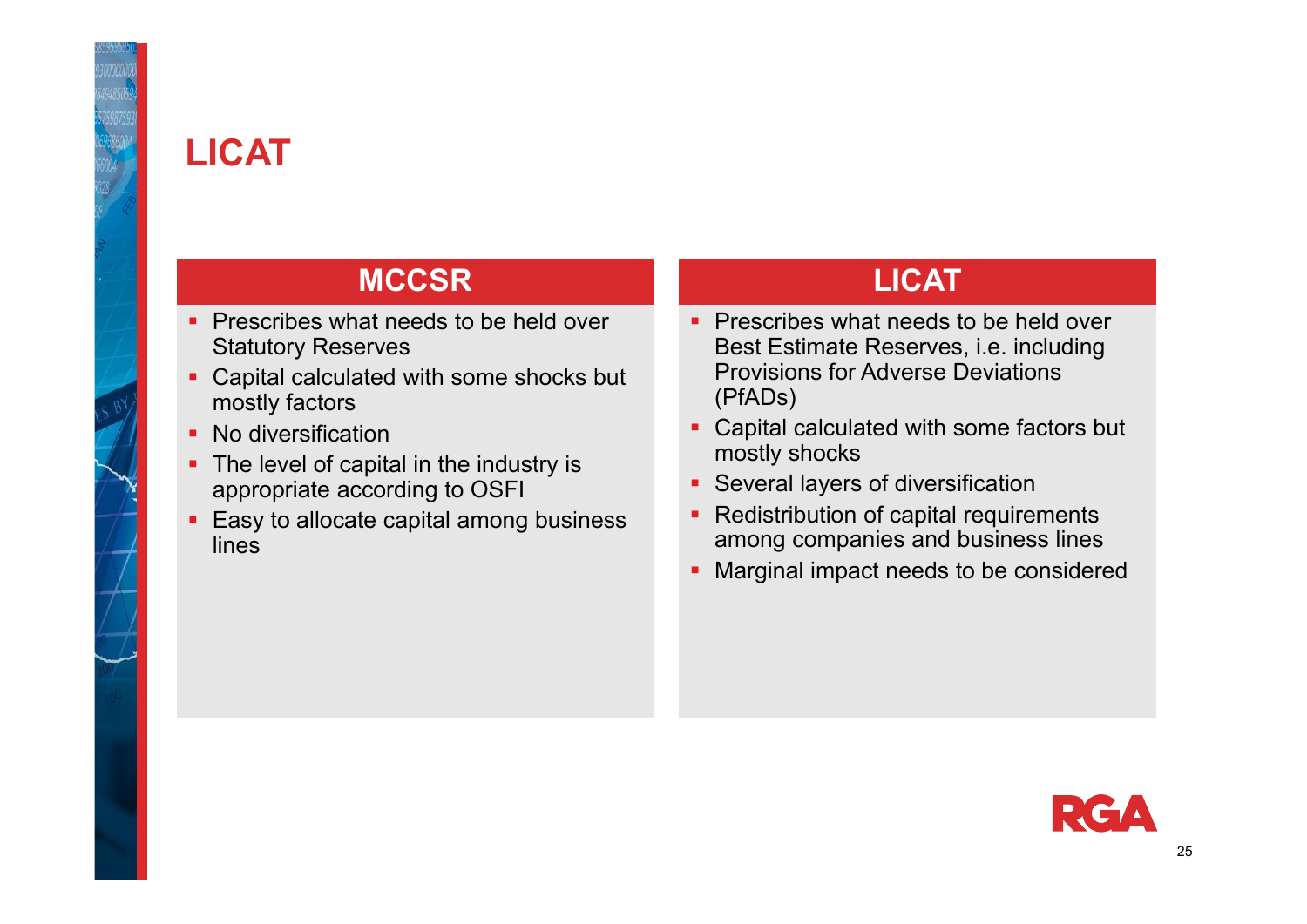

#### **LICAT**



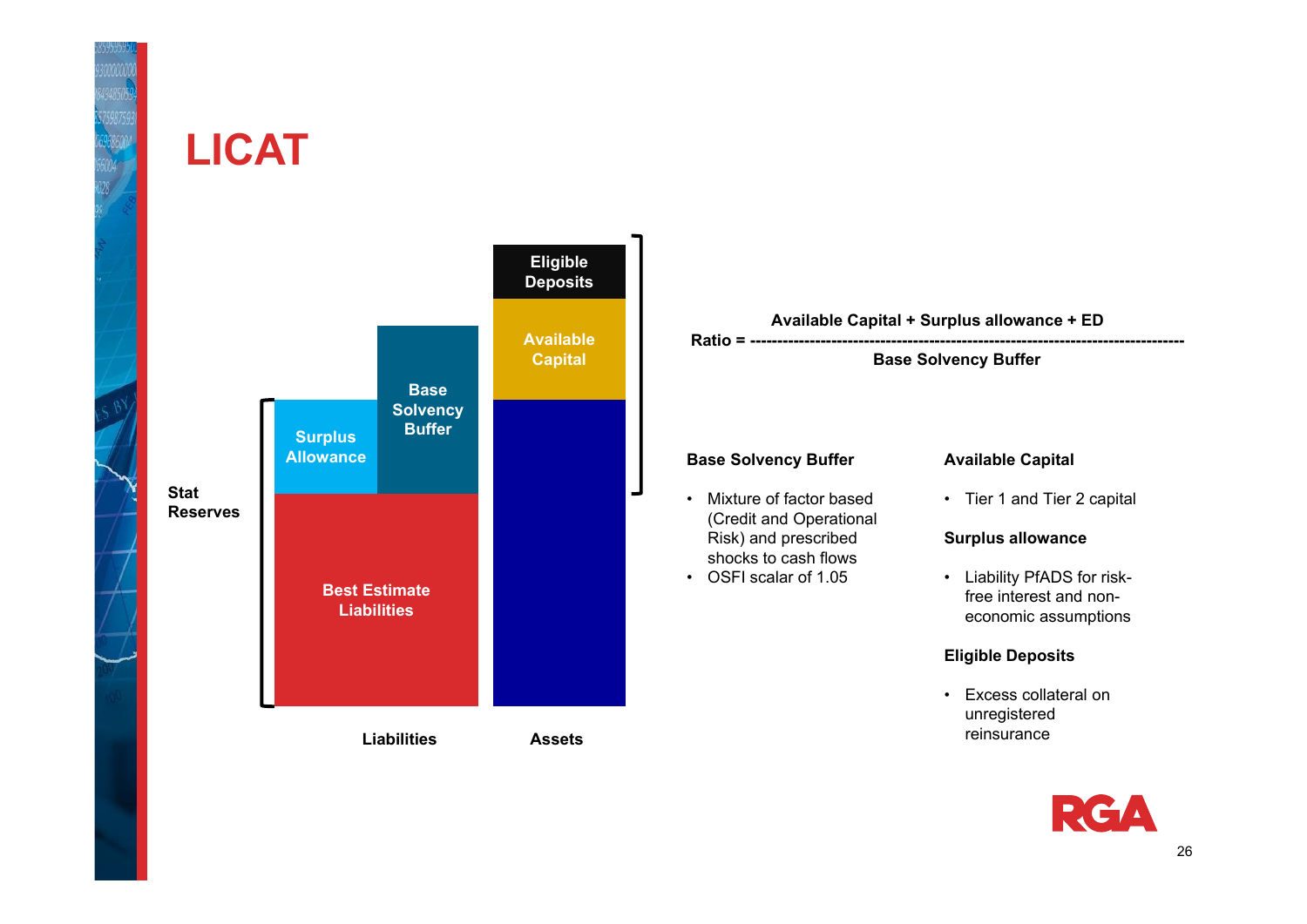

#### **Base Solvency Buffer**

- **Insurance risk, market risk, credit risk, plus operational risk, less** capital requirements for adjustable products, risk diversification, and participating and adjustable products
- **Insurance risk** 
	- **Trend, volatility, baseline level, and catastrophe all derived on a** standalone basis
- **Market risk** 
	- **PV** of cash flows between base scenario and the worst of 4 pre-set (by OSFI) scenarios
- **Credit risk** 
	- **Factor-driven**

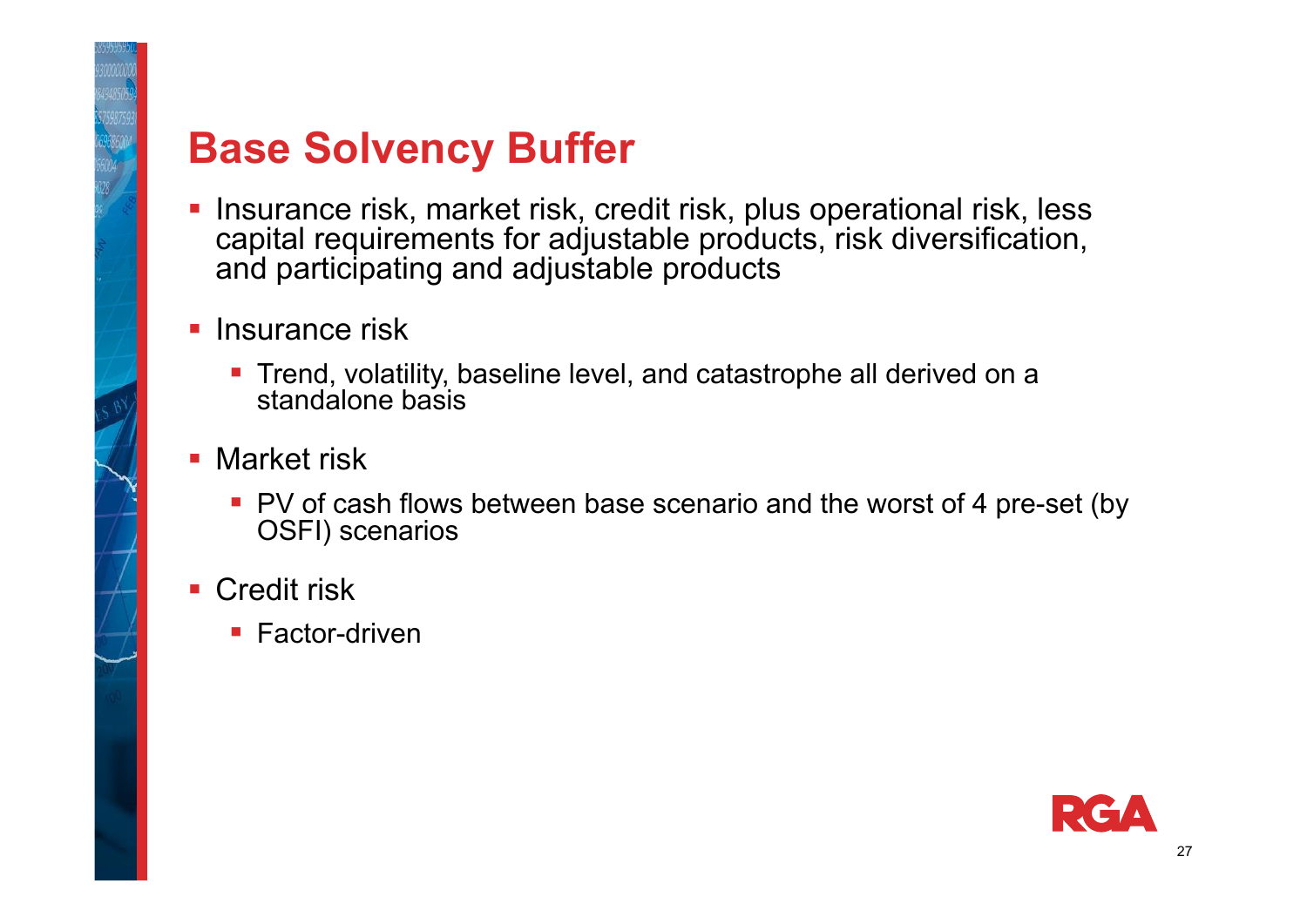

RGA

#### **Canada ORSA**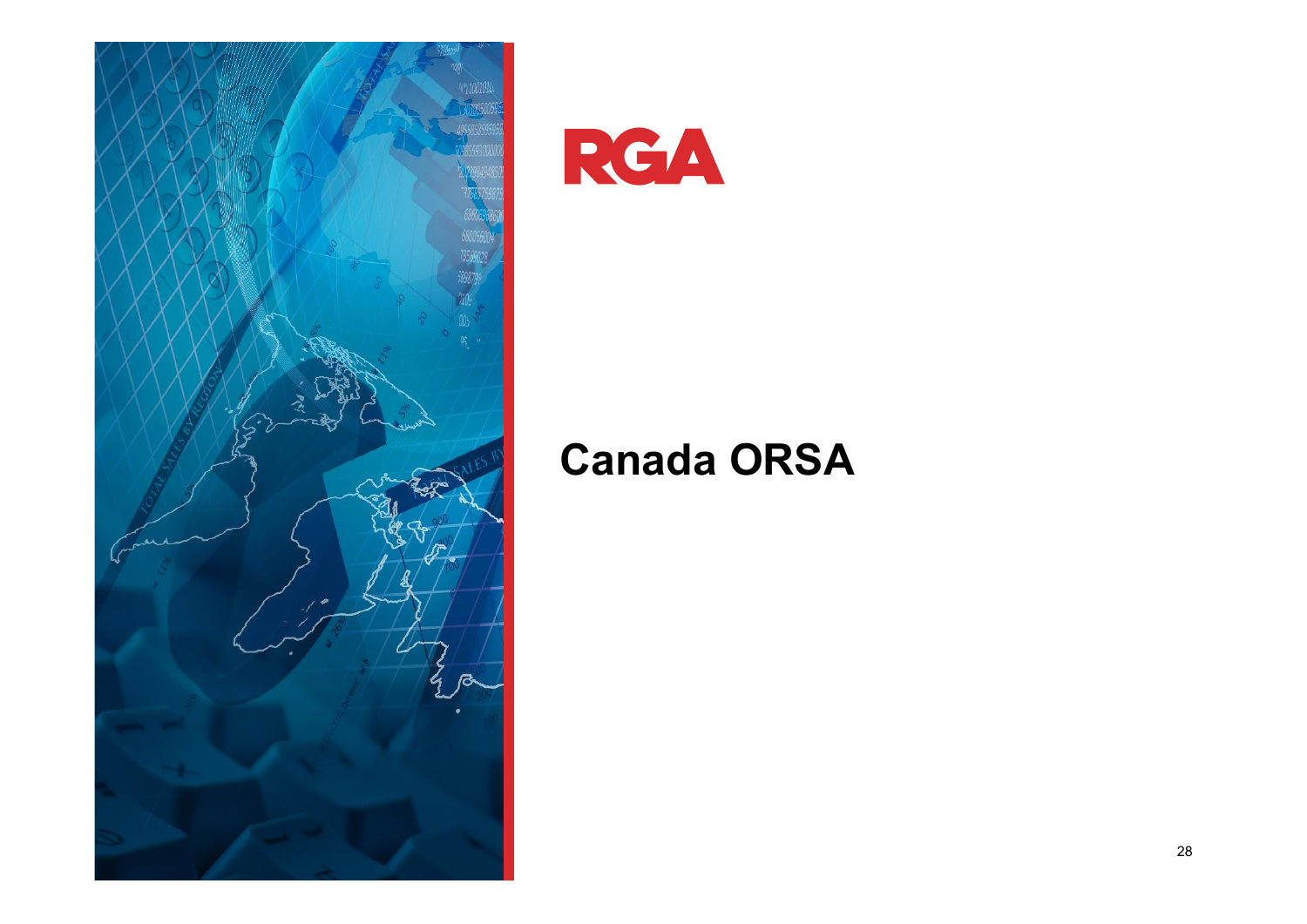

## **Canada ORSA**

- OSFI published its first ORSA guideline in January 2014, requiring companies to perform an ORSA on a regular basis, and documenting in a report to the Board of Directors at least annually
- **The ORSA is not required to be filed with the regulator** 
	- **The only requirement is to file a report that compares regulatory capital** to the ORSA capital and internal target
	- Up to year-end 2017, this was comparing MCCSR capital to ORSA capital
	- In 2018+, will be comparing LICAT capital to ORSA capital

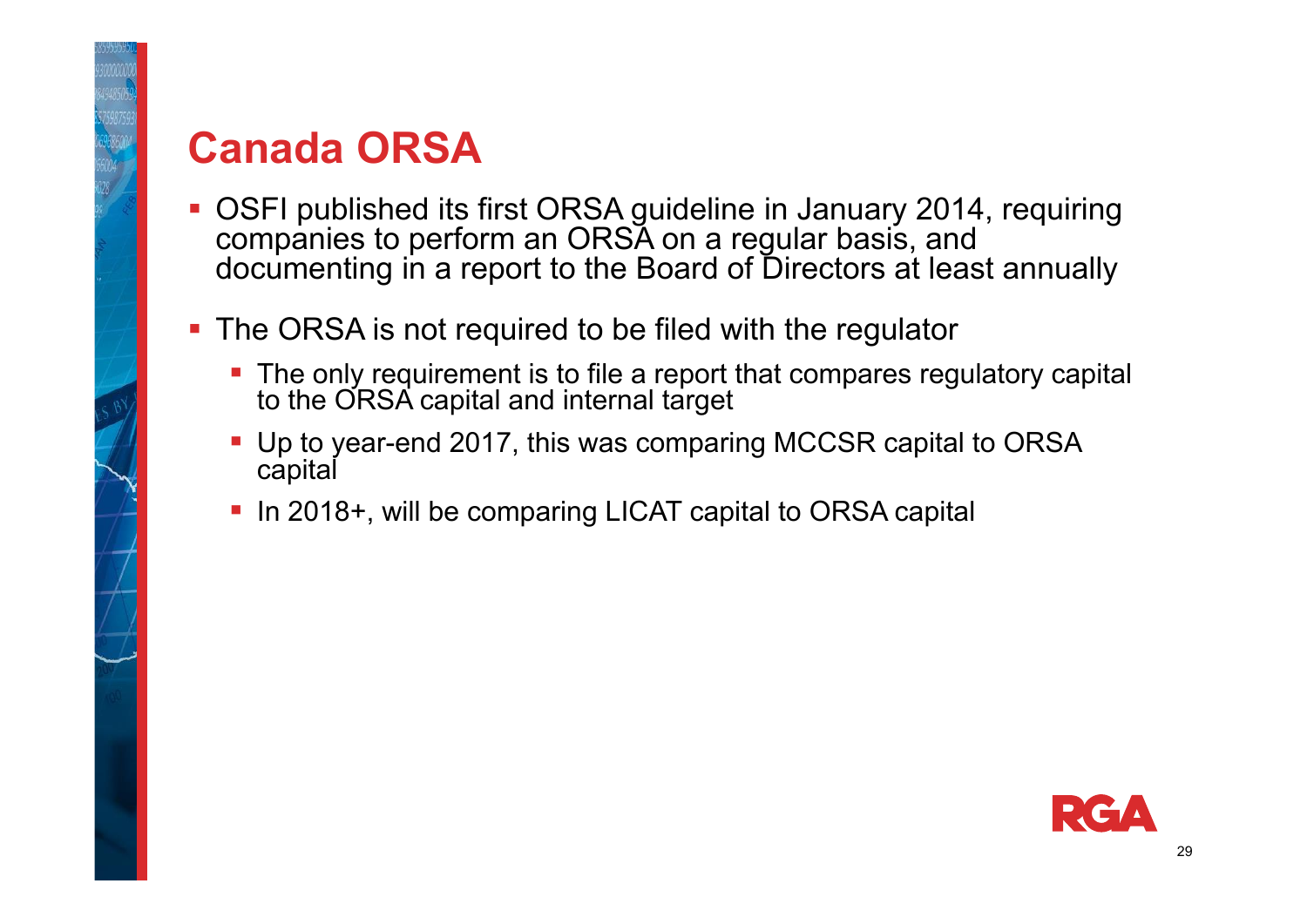## **Canada ORSA**

- **The ORSA should contain at the minimum, certain key elements** and considerations, including:
	- **Comprehensive Identification and Assessment of Risks**
	- Relating Risk to Capital
		- An insurer is expected to set internal targets, that normally should be determined without undue reliance on regulatory capital measures
		- Before the insurer gives consideration to external constraints (e.g. regulatory minimum, analysts' expectations), internal targets should be, first and foremost, based on an insurer's assessment of its own capital needs
		- This exercise will reflect their own choice of datasets, distributions, measurers, confidence levels, time horizons, valuation approaches, financial tools and methodologies, appropriate to their own unique profile
	- **Board Oversight and Senior Management Responsibility** 
		- Includes a review of the reasonableness and appropriateness of the results in the context of the Board-approved stated risk appetite and risk limits (included in the Risk Appetite Framework...a core responsibility of the Board is to approve the Risk Appetite Framework annually)
	- **Monitoring and Reporting**
	- **Internal Controls and Objective Review**